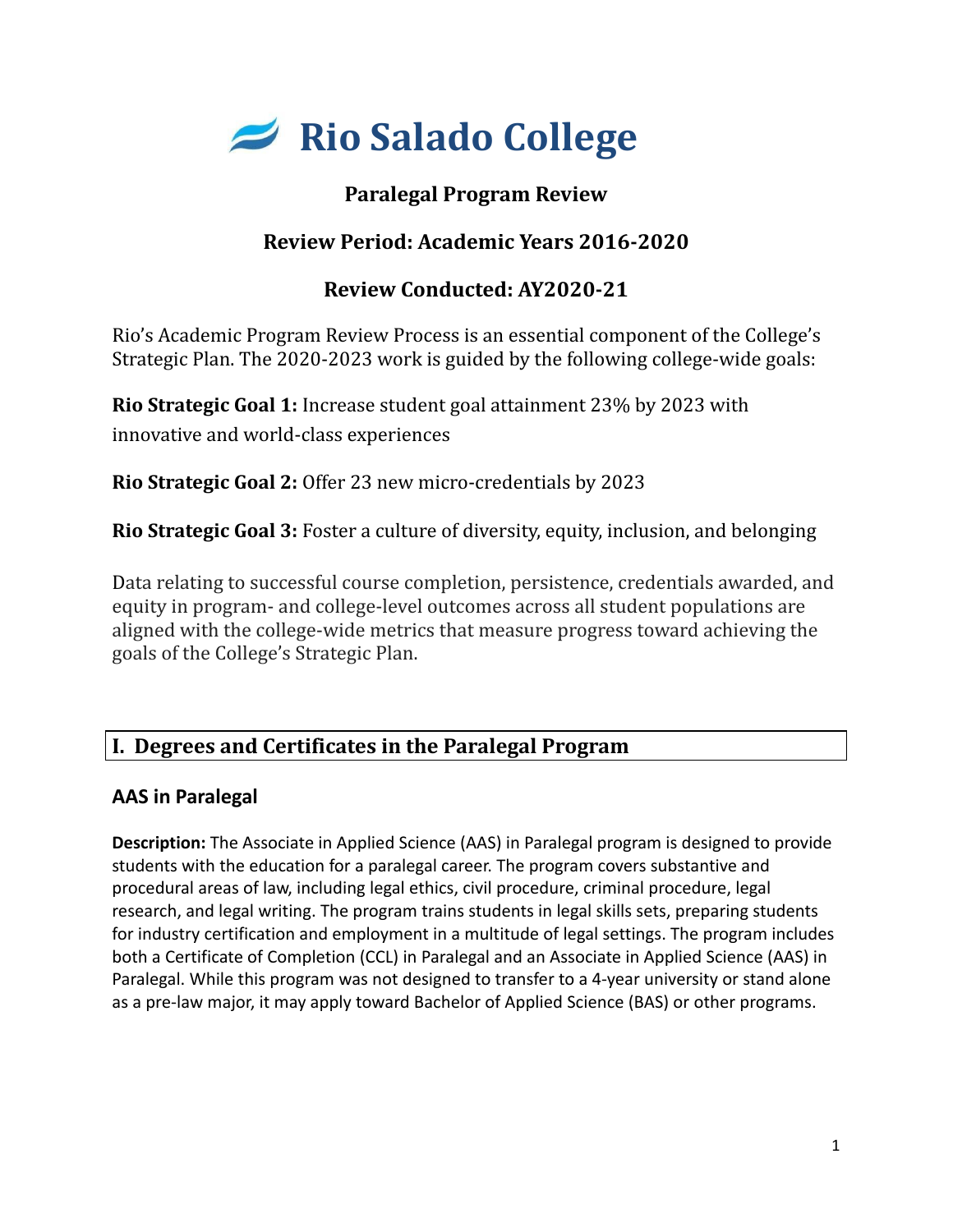## **CCL in Paralegal**

**Description:** The Certificate of Completion (CCL) in Paralegal program is designed to provide students with the education for a paralegal career. The program covers substantive and procedural areas of law, including legal ethics, civil procedure, criminal procedure, legal research and legal writing. The program provides students with legal skill sets, preparing students for industry certification and employment in a multitude of legal settings. Students may also pursue an Associate in Applied Science (AAS) in Paralegal.

## **II. Program Purpose and Mission**

The Paralegal Program was created and implemented in fall 2009 to meet the growing needs of the industry. In early research and exploration of the program's viability, the Bureau of Labor Statistics forecast a 17% growth in the industry over the following 10 years.

In 2009 there was one Paralegal program in the district at Phoenix College, requiring in-person attendance. An environmental scan showed that a fully online program was viable due to the college's ability to offer a flexible and affordable option to national online programs that were being offered.

The mission of the program was to prepare students for employment as paralegals. Subject matter experts were contracted to research and develop the content of the courses. The program covers foundations and types of law, including business and tort law, in addition to fundamentals of litigation. Courses focus on paralegal responsibilities in the various areas of law practice, including the development of effective written and oral communication skills, critical thinking skills, computer proficiency, and legal research techniques. Legal theory and ethics are integrated throughout the program. The program offers a Certificate of Completion in Paralegal and an Associate in Applied Science in Paralegal.

According to the [U.S. Bureau of Labor Statistics](https://www.bls.gov/ooh/legal/paralegals-and-legal-assistants.htm), employment of paralegals and legal assistants is projected to grow 10 percent from 2019 to 2029, much faster than the average for all occupations. Formally trained paralegals with strong computer and database management skills should have the best job prospects.

Recognizing a need and market to create a fully online paralegal program aligns with Rio's culture of innovation, flexibility, and affordability. Other national institutions offering online programs were at least 3 times more expensive than our tuition. Originally, the program offered 6 annual start dates, but to enhance flexibility, it has since aligned with Rio's 40+ Monday starts.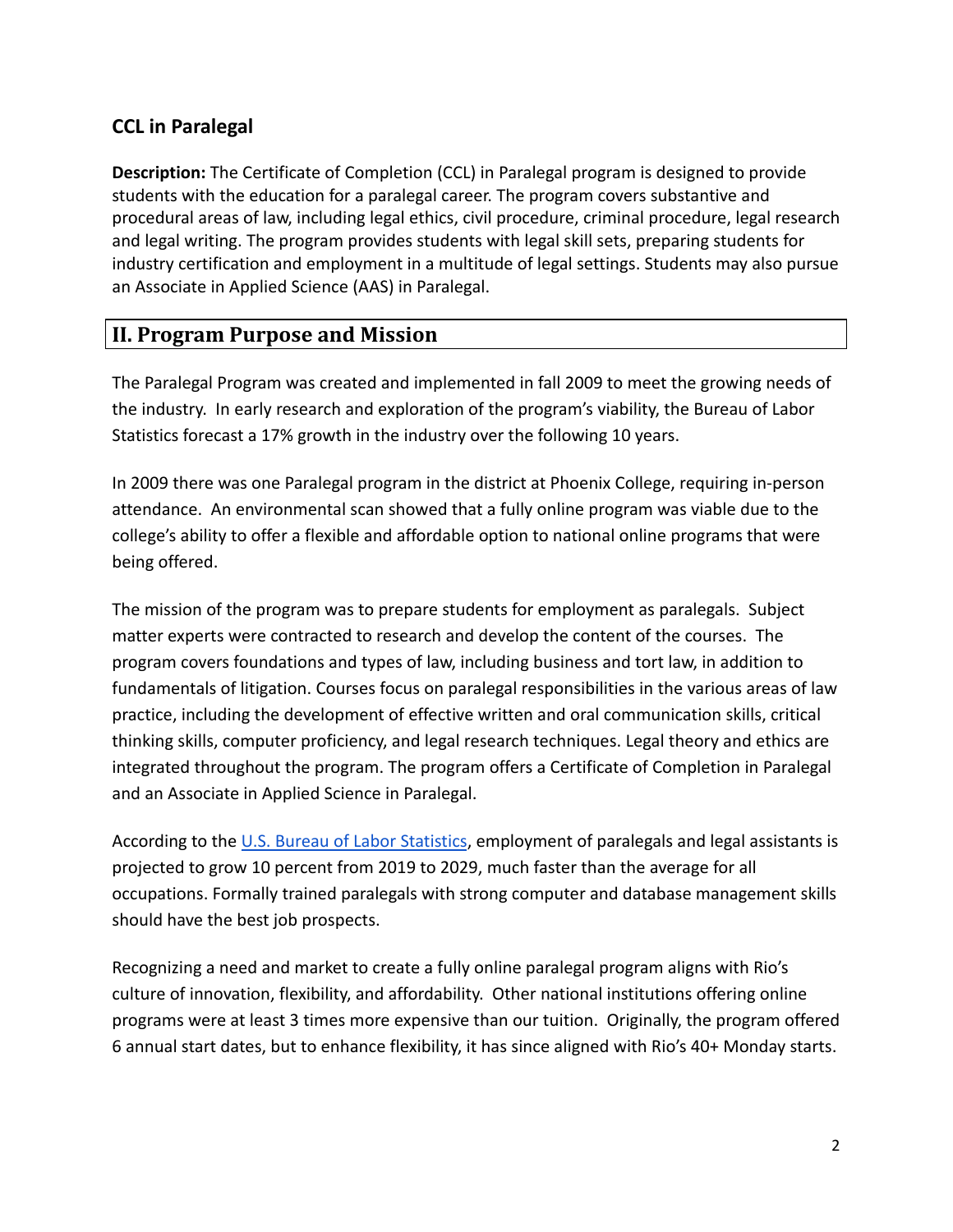Every year, an advisory committee consisting of practitioners and industry leaders meet to discuss current trends and best practices in the field. Rio is responsive to the needs of industry, and actively engaged with the community by creating specialty courses such as immigration law and environmental law in order to prepare students for the various subfields in law. In addition, an internship course was added to further job opportunities between our students and potential employers. A career-building course also provides personalized service committed to preparing students for interviews and the job application process.

## **III. Student Population of the Paralegal Program**

#### **a. Student Data Analysis**

Based on the data, a large majority of paralegal students are females (almost 85%) and over half are 30 years or older. Almost 60% identify as white/caucasian; Hispanic/Latino make up a little more than a quarter; Black or African American are just over 10%, and Asian/Native Americans make up under 3%.

Further breakdown of students who received financial aid and are first generation college are detailed below.

|                                  | 2016 |       |                | 2017  |     | 2018  |     | 2019  |             | 2020  |  |
|----------------------------------|------|-------|----------------|-------|-----|-------|-----|-------|-------------|-------|--|
|                                  | N    | %     | N              | %     | N   | %     | N   | %     | $\mathbf N$ | %     |  |
| <b>Gender</b>                    |      |       |                |       |     |       |     |       |             |       |  |
| Female                           | 256  | 82.6% | 256            | 81.5% | 214 | 80.1% | 167 | 85.2% | 159         | 84.6% |  |
| Male                             | 45   | 14.5% | 49             | 15.6% | 48  | 18.0% | 25  | 12.8% | 27          | 14.4% |  |
| Other/Not Specified              | 9    | 2.9%  | 9              | 2.9%  | 5   | 1.9%  | 4   | 2.0%  | 2           | 1.1%  |  |
| <b>Ethnicity</b>                 |      |       |                |       |     |       |     |       |             |       |  |
| American Indian                  | 6    | 1.9%  | 8              | 2.5%  | 7   | 2.6%  | 3   | 1.5%  | 2           | 1.1%  |  |
| Asian                            | 2    | 0.6%  | $\overline{2}$ | 0.6%  | 6   | 2.2%  | 4   | 2.0%  | 3           | 1.6%  |  |
| <b>Black or African American</b> | 30   | 9.7%  | 29             | 9.2%  | 30  | 11.2% | 23  | 11.7% | 19          | 10.1% |  |
| Hawaiian                         |      |       | $\mathbf{1}$   | 0.3%  |     |       |     |       |             |       |  |
| Hispanic or Latino               | 67   | 21.6% | 80             | 25.5% | 66  | 24.7% | 50  | 25.5% | 49          | 26.1% |  |
| White or Caucasian               | 188  | 60.6% | 181            | 57.6% | 145 | 54.3% | 109 | 55.6% | 110         | 58.5% |  |
| Other/Not Specified              | 17   | 5.5%  | 13             | 4.1%  | 13  | 4.9%  | 7   | 3.6%  | 5           | 2.7%  |  |
| <b>Age Group</b>                 |      |       |                |       |     |       |     |       |             |       |  |
| 19 and under                     | 4    | 1.2%  | 13             | 4.0%  | 9   | 3.2%  | 8   | 3.9%  | 4           | 2.1%  |  |
| $20 - 30$                        | 135  | 41.7% | 126            | 38.7% | 107 | 38.6% | 80  | 39.2% | 78          | 40.2% |  |
| 30-39                            | 94   | 29.0% | 100            | 30.7% | 78  | 28.2% | 69  | 33.8% | 58          | 29.9% |  |
| 40-49                            | 59   | 18.2% | 59             | 18.1% | 51  | 18.4% | 33  | 16.2% | 36          | 18.6% |  |
| 50 and over                      | 32   | 9.9%  | 28             | 8.6%  | 32  | 11.6% | 14  | 6.9%  | 18          | 9.3%  |  |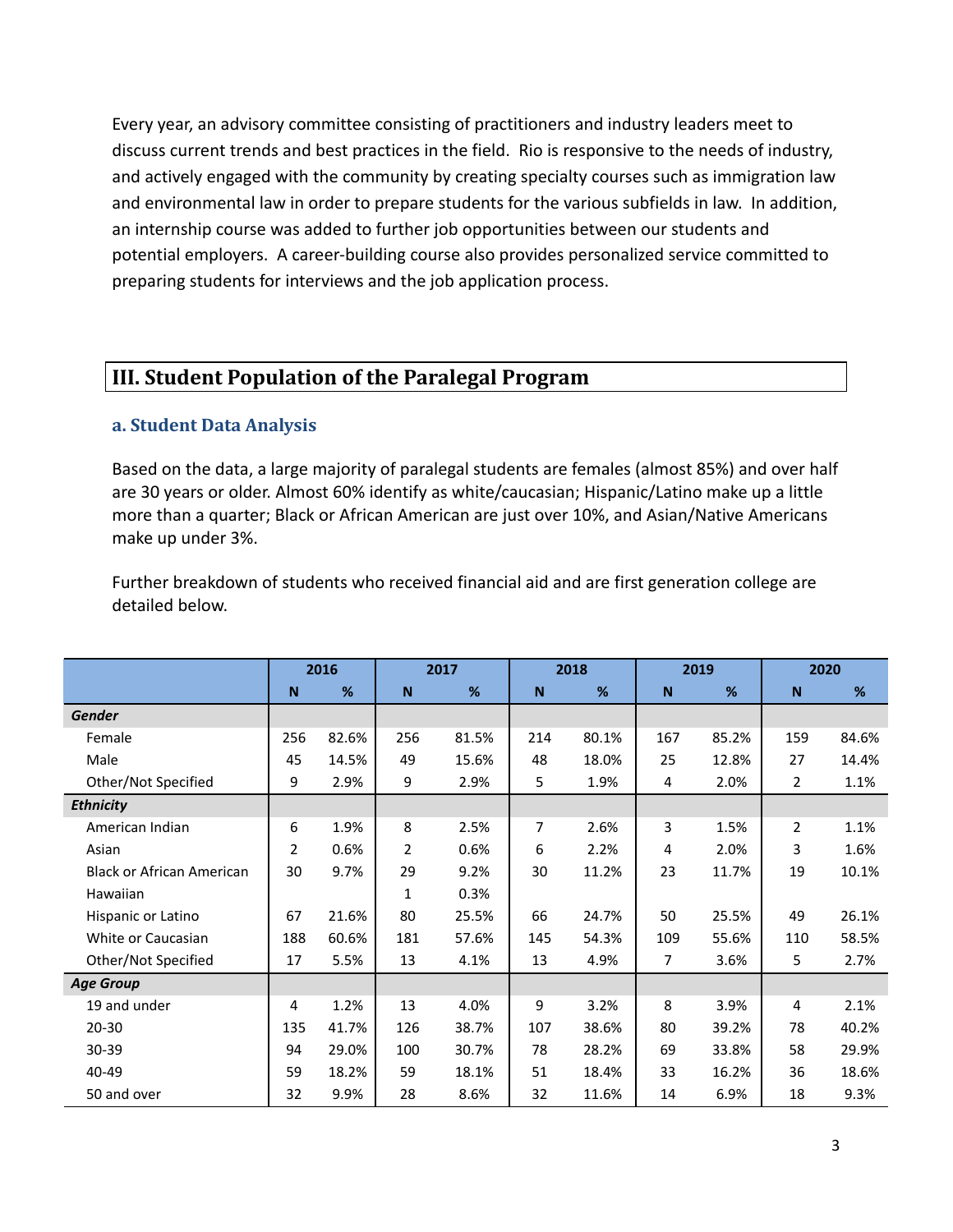| <b>First Generation</b>        |     |       |     |       |     |       |     |       |     |       |
|--------------------------------|-----|-------|-----|-------|-----|-------|-----|-------|-----|-------|
| Yes                            | 195 | 62.7% | 194 | 61.8% | 168 | 62.9% | 125 | 63.8% | 119 | 63.3% |
| No.                            | 116 | 37.3% | 117 | 37.3% | 93  | 34.8% | 68  | 34.7% | 62  | 33.0% |
| Other/Unknown                  |     |       | 3   | 1.0%  | 6   | 2.2%  | 3   | 1.5%  |     | 3.7%  |
| <b>Financial Aid Recipient</b> |     |       |     |       |     |       |     |       |     |       |
| Yes                            | 176 | 54.0% | 178 | 54.4% | 134 | 48.2% | 112 | 54.4% | 94  | 48.2% |
| No.                            | 150 | 46.0% | 149 | 45.6% | 144 | 51.8% | 94  | 45.6% | 101 | 51.8% |

### **b. Enrollment Trends**

There has been a decline in enrollment since 2018. When the program started in 2009, the projected growth was 17% over the span of ten years. The more recent forecast is 10% which is still promising for this field. The chair along with the advisory committee will continue to monitor the industry and workforce needs.

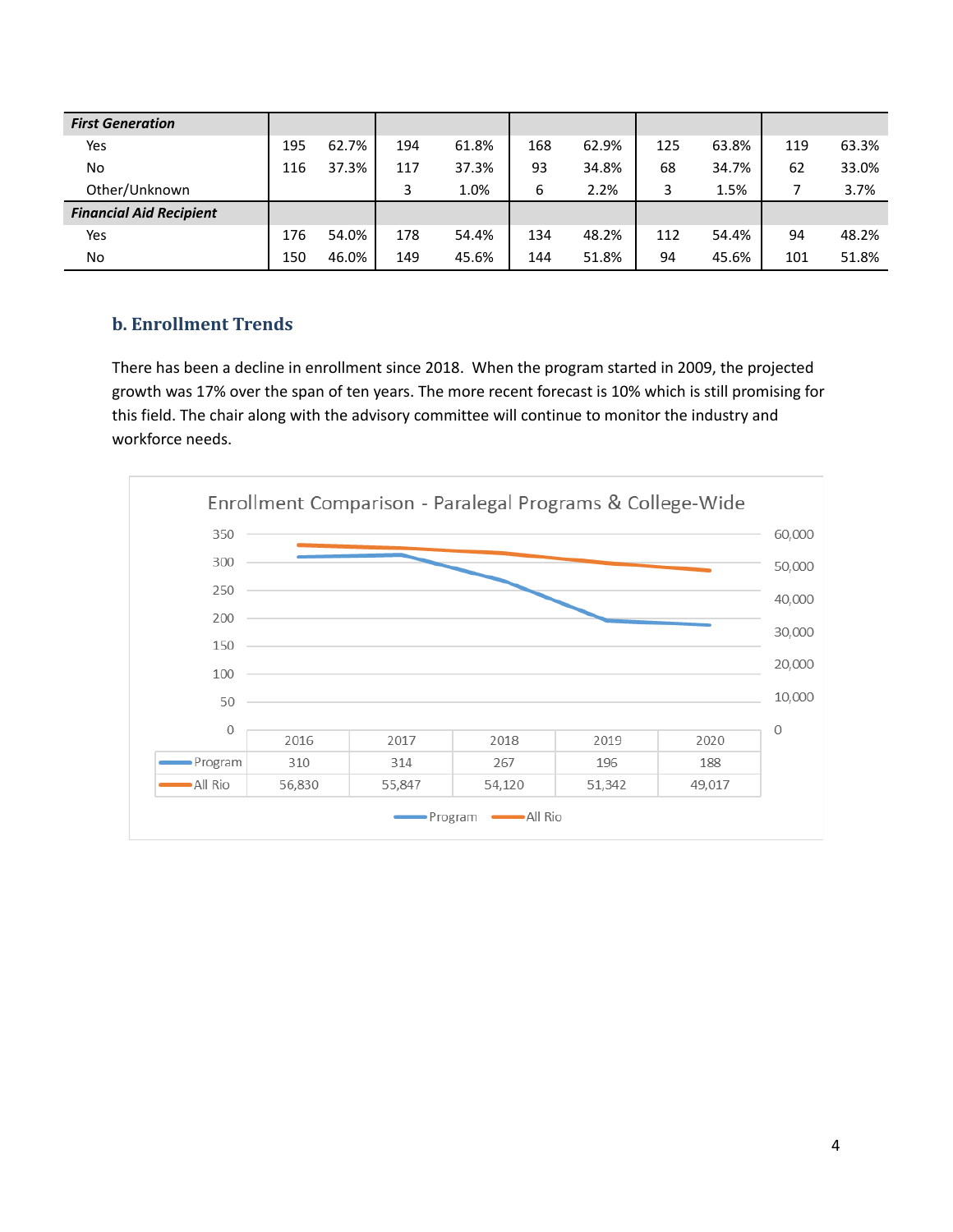

Though both program and college enrollments decreased during the review period, it is encouraging to see that program FTSE and overall college FTSE began an upward trend in 2019. This indicates that, though there are fewer individual enrollments, students are taking more classes.

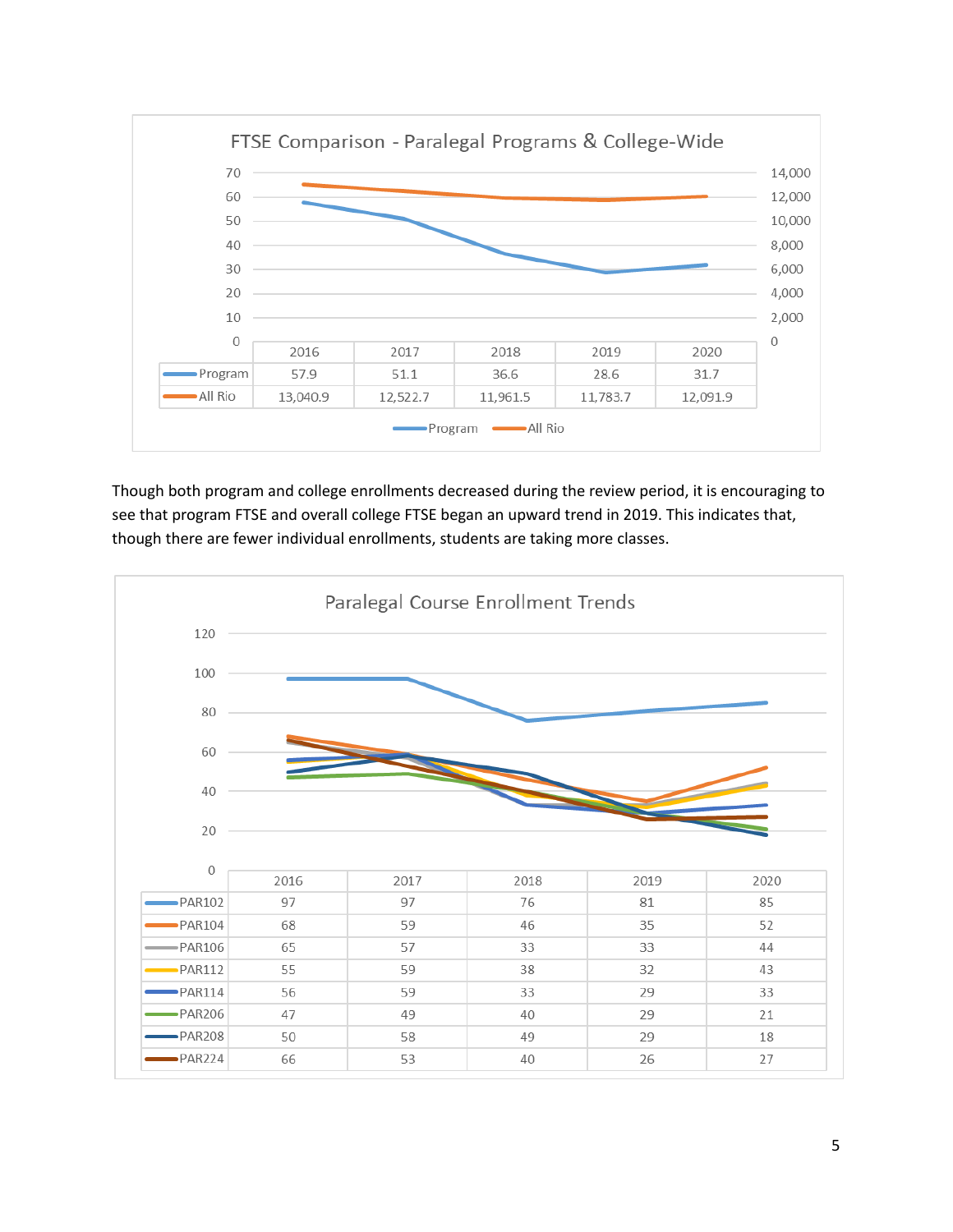PAR102 is the foundation course and is naturally a high-enrollment course. Students gain an understanding of the profession and get an introduction to the writing requirements of the profession. All courses are fully online and 8 weeks in length with the exception of the internship courses and career preparation course. Note: effective Fall 2020, the foundation course is now PAR101.

### **c. Student Graduation Data**

As mentioned, there has been a slight decline in enrollment. This has had a more notable effect on CCL completion numbers than AAS completion numbers:



### **IV. Retention and Persistence**

The previous foundation course, PAR102, has a lower retention rate than other courses. The course was revised in 2017 to include a legal writing element and introduce students to IRAC, which is a legal way to format written communication. This style of writing can be very foreign to students but it sets them up for success in future courses. The department changed the foundations course to PAR101 and revised the research and writing courses (PAR102 and PAR103) to begin right after the foundation course.

|               | 2016      |                  |                  | 2017              |                  | 2018              |                  | 2019              |                  | 2020              |
|---------------|-----------|------------------|------------------|-------------------|------------------|-------------------|------------------|-------------------|------------------|-------------------|
|               | Retention | Successful       | <b>Retention</b> | <b>Successful</b> | <b>Retention</b> | <b>Successful</b> | <b>Retention</b> | <b>Successful</b> | <b>Retention</b> | <b>Successful</b> |
|               | Rate      | <b>Retention</b> | Rate             | <b>Retention</b>  | Rate             | <b>Retention</b>  | Rate             | <b>Retention</b>  | Rate             | <b>Retention</b>  |
| <b>PAR102</b> | 96.4%     | 81.8%            | 95.5%            | 70.9%             | 95.2%            | 73.5%             | 75.0%            | 65.5%             | 76.5%            | 72.4%             |
| <b>PAR104</b> | 97.5%     | 89.9%            | 97.0%            | 84.8%             | 90.2%            | 82.4%             | 81.1%            | 75.7%             | 95.0%            | 85.0%             |
| <b>PAR106</b> | 98.7%     | 89.9%            | 97.1%            | 94.1%             | 100.0%           | 89.2%             | 83.8%            | 78.4%             | 96.1%            | 84.3%             |
| <b>PAR112</b> | 100.0%    | 95.6%            | 98.5%            | 94.1%             | 95.2%            | 90.5%             | 93.8%            | 93.8%             | 82.7%            | 82.7%             |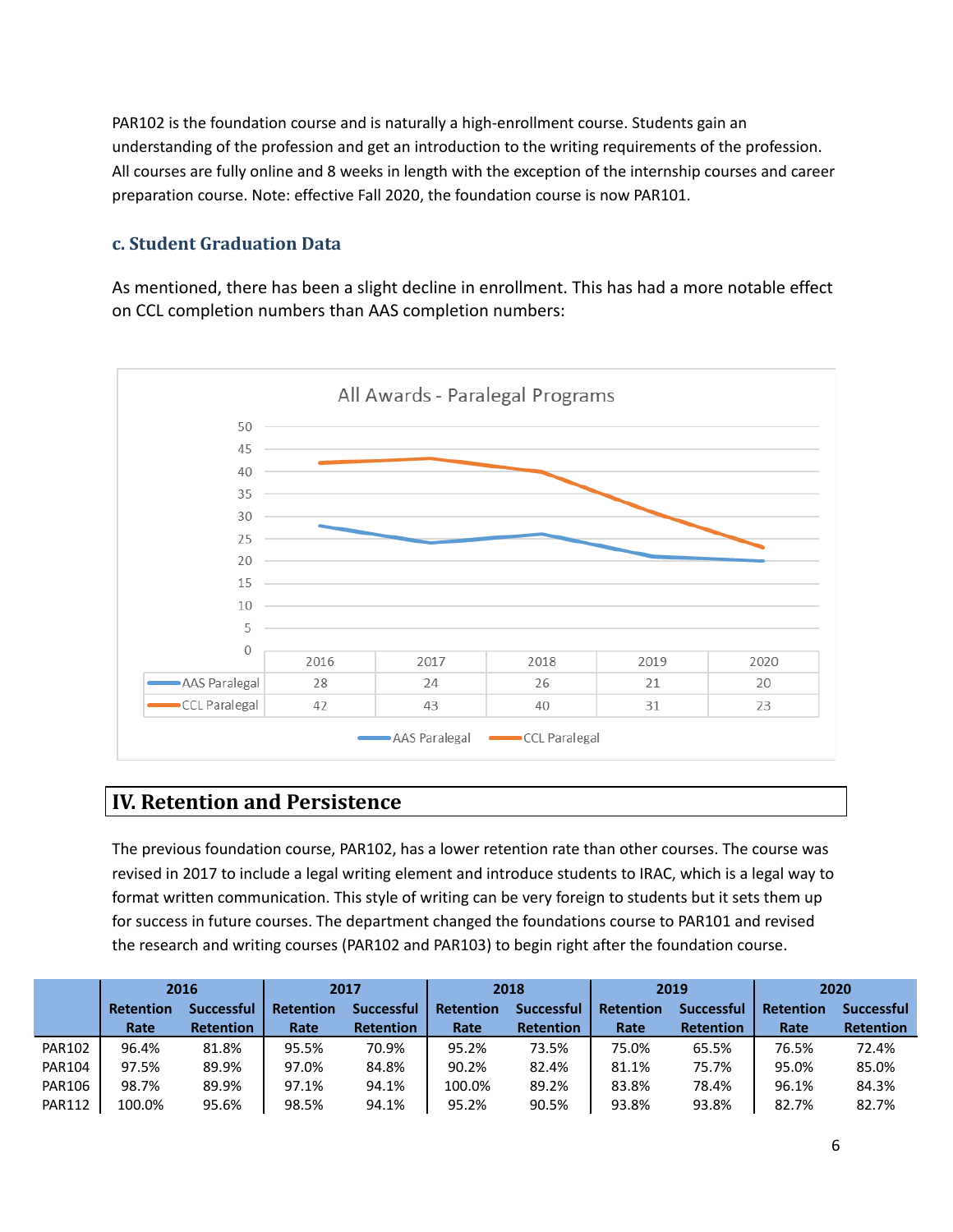| <b>PAR114</b> | 97.3%  | 90.5% | 96.0%  | 88.0% | 92.1%  | 78.9% | 87.1% | 80.6% | 93.5% | 76.1% |
|---------------|--------|-------|--------|-------|--------|-------|-------|-------|-------|-------|
| <b>PAR206</b> | 98.6%  | 97.2% | 100.0% | 98.6% | 98.0%  | 90.0% | 97.2% | 97.2% | 96.7% | 96.7% |
| <b>PAR208</b> | 91.3%  | 70.7% | 94.6%  | 81.5% | 93.8%  | 80.0% | 94.9% | 89.7% | 93.1% | 82.8% |
| <b>PAR224</b> | 100.0% | 93.8% | 98.7%  | 93.4% | 100.0% | 75.5% | 92.3% | 88.5% | 86.8% | 68.4% |
| Total         | 97.3%  | 87.9% | 97.0%  | 86.9% | 95.4%  | 81.4% | 86.0% | 80.7% | 88.1% | 79.7% |

There is certainly an anomaly in the year 2018 which created a drop in persistence. The chair has been working the adjuncts to enhance retention strategies through nudging, supportive language, and positive engagement.

*Note: The following graphs represent student cohorts based on when students first declared their academic program. For example, students who declared their program in Fall 2015, Spring 2016, and Summer 2016 are grouped into cohort year 2016.*

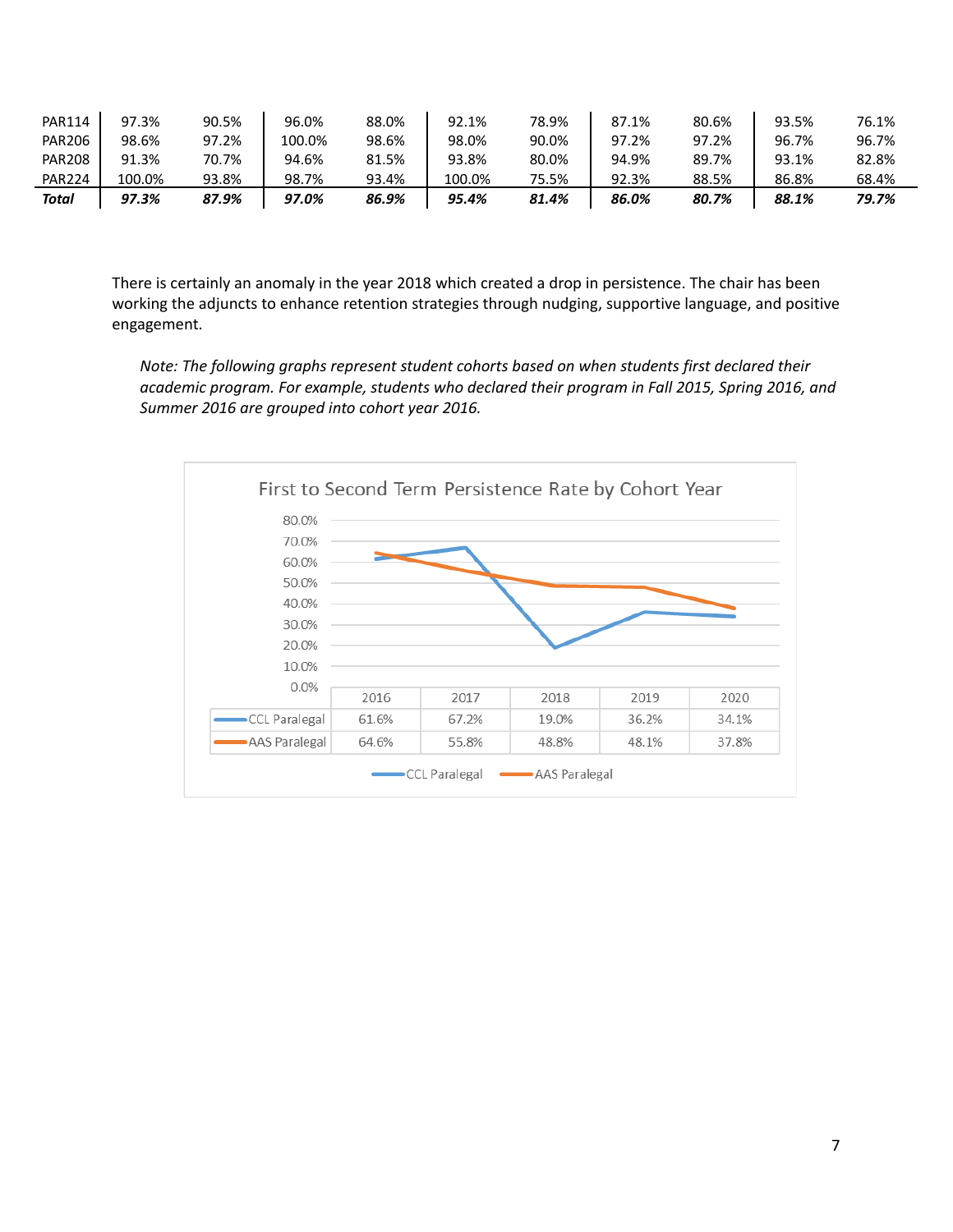



\**Cohort year based on when students first declared the program. Completion rate measured as 150% completion time based on length of program.*

[RioPACE](https://www.riosalado.edu/riolearn/riopace) is a predictive analytics tool that measures student engagement in the classroom to evaluate the likelihood of success. The department has not turned on RioPACE in all courses. However, in an effort to increase persistence and retention, this is planned for the next academic year.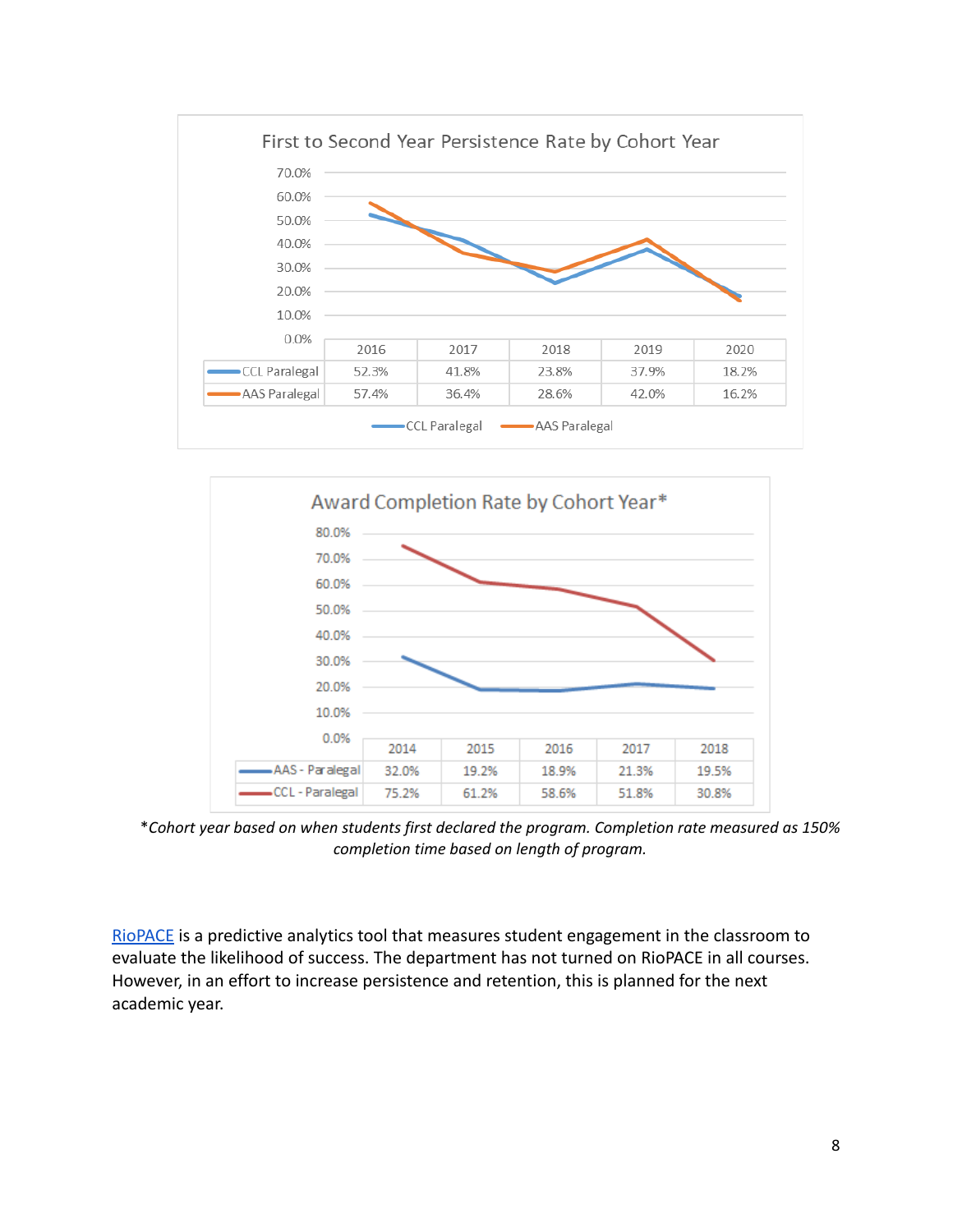## **V. Program Learning Outcomes**

### **AAS in Paralegal Learning Outcomes:**

1. Define the boundaries of the paralegal career field. (CRE101, ENG101, ENG107, PAR101, PAR104, PAR106, [FYC], [HU], [MA], [SB])

2. Explain the duties assigned and the responsibilities delegated to paralegals, including the knowledge of legal ethics. (CRE101, ENG101, ENG107, PAR101, PAR104, PAR106, [FYC], [HU], [MA], [SB])

3. Demonstrate the ability to communicate clearly and effectively in a culturally responsive manner with lawyers, clients, witnesses, court personnel, co-workers and other legal/business professionals. (CRE101, ENG101, ENG107, PAR101, PAR102, PAR103, PAR104, PAR112, PAR114, (COM), [FYC], [HU], [SB])

4. Analyze factual and legal information for use in preparing legal documents. (BPC110, CIS105, CRE101, ENG101, ENG107, PAR102, PAR103, [FYC], [HU], [SG], [SQ], [SB])

5. Research print and electronic sources. (BPC110, CIS105, CRE101, ENG101, ENG107, PAR102, PAR103, [FYC], [HU], [SG], [SQ], [SB])

6. Analyze legal sources including statutes, rules of court, rules of evidence, case law and regulations, and apply them to a given set of facts. (BPC110, CIS105, CRE101, PAR102, PAR103, [FYC], [HU], [SG], [SQ], [SB])

7. Describe the sources of law, hierarchy and powers of various state and federal courts. (CRE101, ENG101, ENG107, PAR102, PAR106, (COM), [FYC], [HU], [SB])

8. Demonstrate the paralegal's role during a legal matter, including preparing pleadings, motions, discovery and other documents. (BPC110, CIS105, CRE101, PAR101, PAR106, PAR112, PAR114, PAR224, (COM), [FYC], [HU], [SB])

9. Analyze substantive and procedural areas of law, including legal ethics, civil procedure, criminal procedure, legal writing, and legal research. (BPC110, CIS105, CRE101, PAR104, PAR106, PAR112, PAR114, PAR206, PAR208, PAR224, [FYC], [HU], [SB])

## **CCL in Paralegal Learning Outcomes:**

1. Define the boundaries of the paralegal career field. (CRE101, ENG101, ENG107, PAR101, PAR104, PAR106)

2. Explain the duties assigned and the responsibilities delegated to paralegals, including the knowledge of legal ethics. (CRE101, ENG101, ENG107, PAR101, PAR104, PAR106)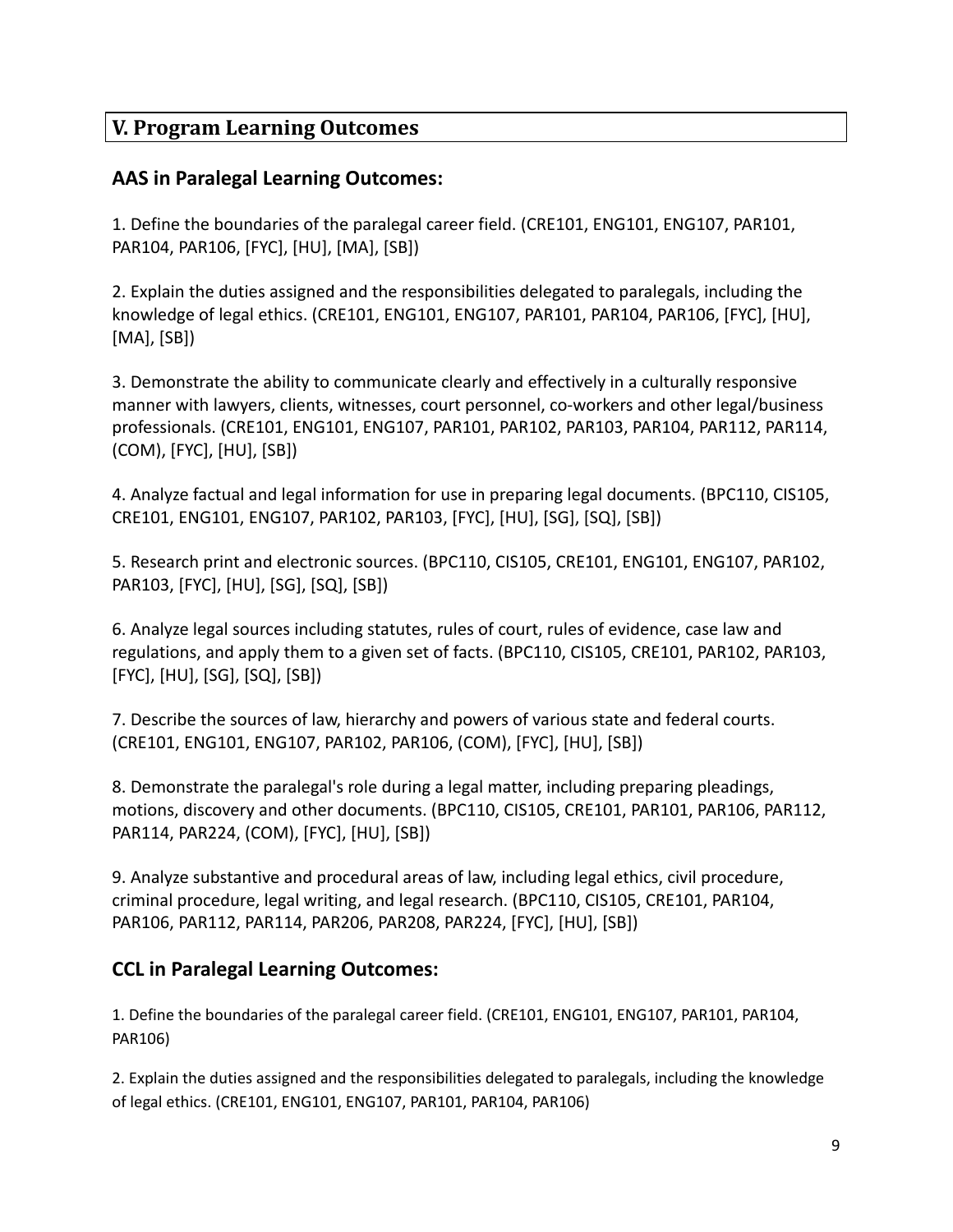3. Demonstrate the ability to communicate clearly and effectively in a culturally responsive manner with lawyers, clients, witnesses, court personnel, co-workers and other legal/business professionals. (CRE101, ENG101, ENG107, PAR101, PAR102, PAR103, PAR104, PAR112, PAR114)

4. Analyze factual and legal information for use in preparing legal documents. (BPC110, CIS105, CRE101, ENG101, ENG107, PAR102, PAR103)

5. Research print and electronic sources. (BPC110, CIS105, CRE101, ENG101, ENG107, PAR102, PAR103)

6. Analyze legal sources including statutes, rules of court, rules of evidence, case law and regulations, and apply them to a given set of facts. (BPC110, CIS105, CRE101, ENG101, ENG107, PAR102, PAR103)

7. Describe the sources of law, hierarchy and powers of various state and federal courts. (CRE101, ENG101, ENG107, PAR102, PAR106)

8. Demonstrate the paralegal's role during a legal matter, including preparing pleadings, motions, discovery and other documents. (BPC110, CIS105, CRE101, ENG101, ENG107, PAR101, PAR106, PAR112, PAR114, PAR224)

9. Analyze substantive and procedural areas of law, including legal ethics, civil procedure, criminal procedure, legal writing, and legal research. (BPC110, CIS105, CRE101, ENG101, ENG107, PAR104, PAR106, PAR112, PAR114, PAR206, PAR208, PAR224)

| <b>Learning</b><br><b>Outcome</b> | <b>Assessment Method</b>                   | <b>Student</b><br><b>Count</b> | Students @<br>College Level <sup>†</sup> |
|-----------------------------------|--------------------------------------------|--------------------------------|------------------------------------------|
| 1                                 | <b>PAR102; Lesson 1 Written Assignment</b> | 332                            | 89.5%                                    |
|                                   | <b>PAR102; Lesson 5 Written Assignment</b> | 316                            | 88.6%                                    |
|                                   | <b>PAR104; Lesson 1 Written Assignment</b> | 248                            | 89.5%                                    |
| 2                                 | <b>PAR102; Lesson 2 Written Assignment</b> | $13^{\ddagger}$                | 84.6%                                    |
|                                   | PAR104; Lesson 4 Written Assignment        | 244                            | 83.6%                                    |

### **Student Performance on Program Learning Outcomes\***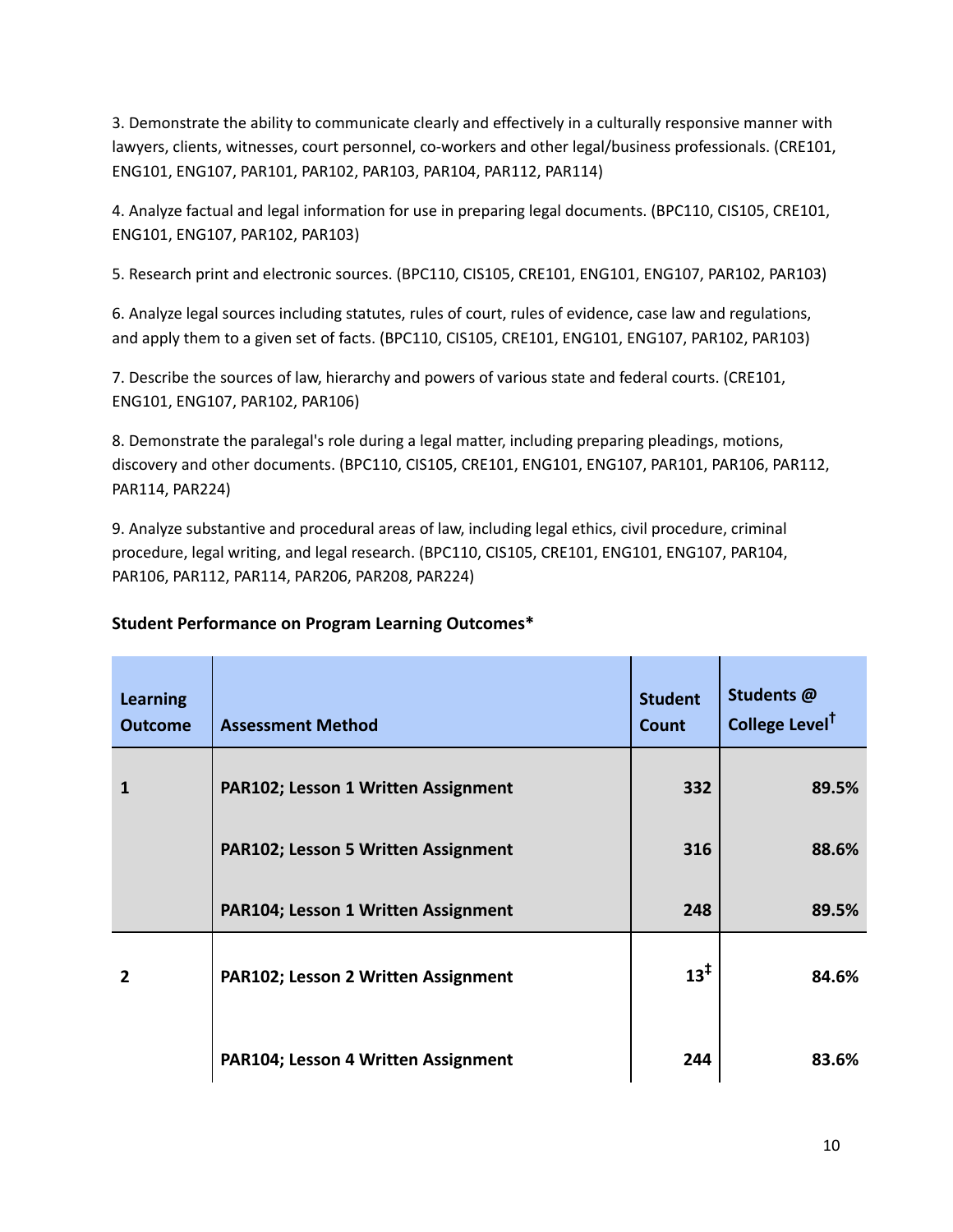|                         | PAR112; Lesson 2 Short Answer Essays               | 141             | 98.6%  |
|-------------------------|----------------------------------------------------|-----------------|--------|
| $\overline{\mathbf{3}}$ | PAR102; Lesson 8 Final Assignment                  | 221             | 82.8%  |
|                         | PAR224; Lesson 8 Final Assignment                  | 171             | 91.8%  |
|                         | PAR 238; Final Assignment                          | 25              | 88.0%  |
| 4                       | PAR112; Lesson 7 Complaint and Answer              | 137             | 98.5%  |
|                         | PAR206; Lesson 6 Case Study                        | 127             | 97.6%  |
|                         | PAR230; Lesson 6 Shield Support Worksheet          | $48^{\ddagger}$ | 87.5%  |
| 5                       | PAR102; Lesson 4 Writing Assignment (Parts I & II) | 216             | 92.6%  |
|                         | PAR222; Lesson 7 Westlaw Training Certificate      | 26 <sup>‡</sup> | 96.2%  |
|                         | PAR230; Lesson 5 Writing Assignment                | $3^{\ddagger}$  | 100.0% |
| 6                       | PAR106; Lesson 2 Writing Assignment                | $1^{\ddagger}$  | 100.0% |
|                         | PAR112; Lesson 6 Short-Answer Essays               | 142             | 99.3%  |
|                         | PAR230; Lesson 7 Short-Answer Essays               | 47 <sup>†</sup> | 97.9%  |
| $\overline{7}$          | PAR112; Lesson 3 Short-Answers Essays              | 142             | 100.0% |
|                         | PAR102; Lesson 2 Quiz                              | $12^{\ddagger}$ | 100.0% |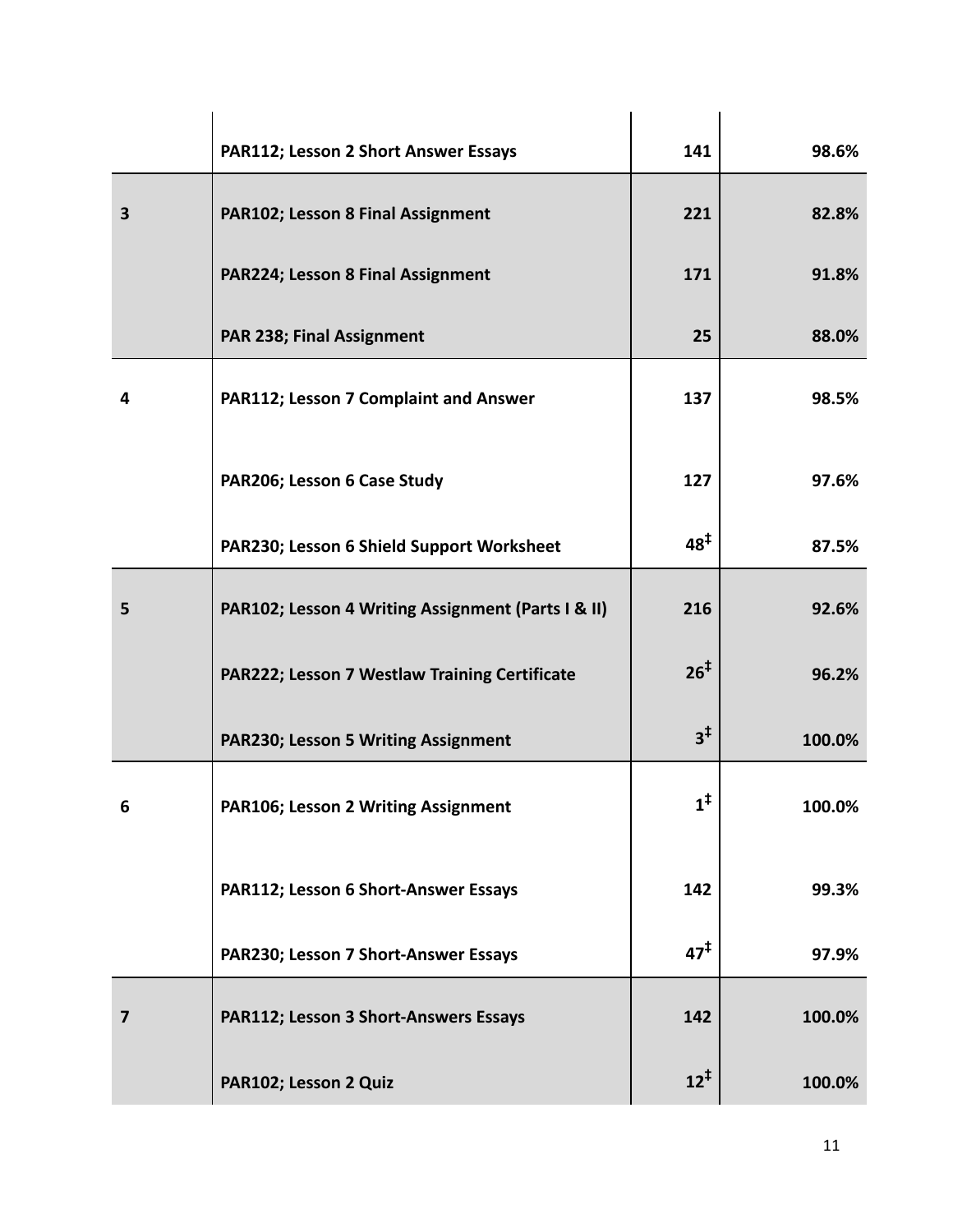|   | PAR206; Lesson 2 Case Brief                  | 129      | 98.4% |
|---|----------------------------------------------|----------|-------|
| 8 | <b>PAR220; Lesson 3 Application Exercise</b> | 169      | 78.1% |
|   | PAR114; Lesson 3 Short-Answer Essays         | $89^{1}$ | 97.6% |
|   | PAR114; Lesson 4 Short-Answer Essays         | 130      | 93.1% |
| 9 | <b>PAR102; Lesson 2 Citation Workshop</b>    | 228      | 94.7% |
|   | PAR224; Lesson 5 Assignment                  | 175      | 86.3% |
|   | <b>PAR106; Lesson 7 Writing Assignment</b>   | 213      | 91.6% |

\**Data inclusive only of students who are declared in the program.*

**†***College Level defined as students earning 70% or greater.*

**‡** *Lessons were introduced near the end of the review period, resulting in fewer student submissions during the specified time frame.*

Based on the cohort data, students are performing above college level on the program learning outcomes. As noted earlier in the review, students in PAR102 Paralegal Foundations underperformed in the last 3 lessons of the introductory course. We evaluated the course and determined that students were not prepared for the writing elements added to Lessons 6-8. The program has since re-structured the sequence of courses by developing a true introduction course (PAR101) and sequencing to PAR102 and PAR103 Legal Research, Analysis, and Writing I and II. We will evaluate the effectiveness of this new pathway in the next review.

Results for the PAR220 Lesson 3 Application Exercise fell just short of the target. This is an example of how students may not have been adequately prepared for the writing expectations in the 200-level courses. PAR220 was originally the paralegal writing course which introduced students to more complex writing assignments. The writing course has been moved earlier in the program and will build a foundation for subsequent courses.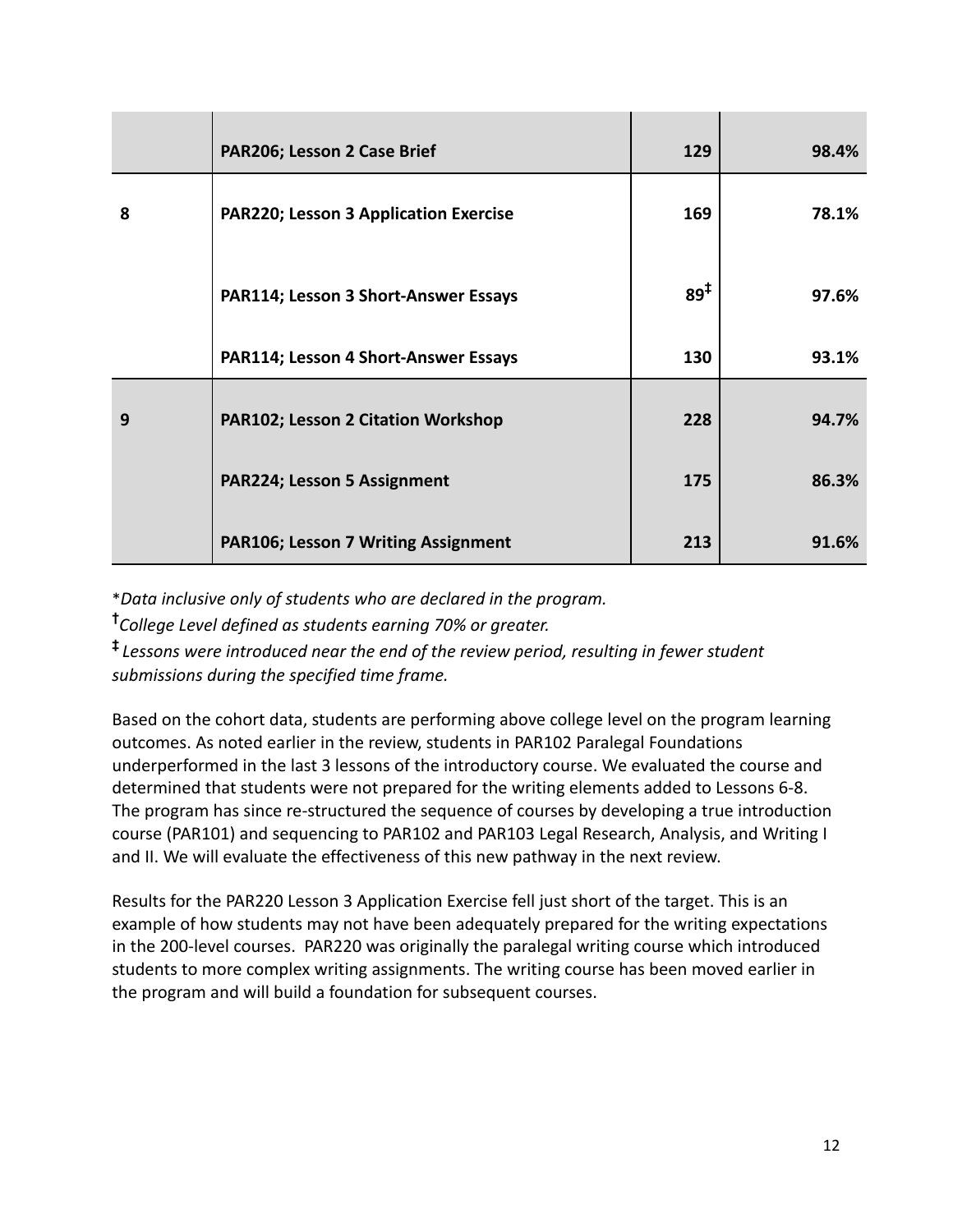# **VI. College-wide Student Learning Outcomes**

In addition to the program-level outcomes addressed above, Rio Salado College places a high priority on developing core competence in the following areas:

- 1. **Critical Thinking:** The student will demonstrate the ability to analyze information, evaluate material, use inference to draw conclusions, and use deductive reasoning and inductive reasoning at a college level
- 2. **Information Literacy:** The student will demonstrate the ability to determine an information need, access successfully and evaluate critically the needed information, and organize and apply the information appropriately to accomplish a given research task.
- 3. **Oral Communication:** The student will demonstrate the ability to prepare and present oral communication in a variety of contexts as a college-level speaker.
- 4. **Reading:** The student will demonstrate the ability to comprehend a variety of materials by determining the central idea and providing textual evidence, drawing inferences or valid conclusions, analyzing the author's purpose and bias, and applying the text to a given task or course content.
- 5. **Writing:** On a written assignment, the student will demonstrate the ability to generate relevant and sufficient content; organize his or her thoughts coherently; adhere to the conventions of correct mechanics and sentence structure; and use correct terminology and rich vocabulary in the fulfillment, at the college level, of his or her writing assignments.

For more information:

<http://www.riosalado.edu/about/teaching-learning/assessment/Pages/SLO.aspx>

| <b>Class</b>  | <b>Critical</b><br><b>Thinking</b> | <b>Reading</b> | <b>Information</b><br>Literacy | Oral<br>Communication* | <b>Writing</b> |
|---------------|------------------------------------|----------------|--------------------------------|------------------------|----------------|
| <b>PAR102</b> |                                    |                |                                |                        |                |
| <b>PAR104</b> |                                    |                |                                |                        |                |
| <b>PAR106</b> | Υ                                  |                | v                              |                        |                |
| <b>PAR112</b> | Υ                                  |                |                                |                        |                |
| <b>PAR114</b> | ٧                                  |                |                                |                        |                |
| <b>PAR206</b> | Υ                                  |                |                                |                        |                |
| <b>PAR224</b> |                                    |                |                                |                        |                |

Data from PAR102 (foundation course) show that a small number of students between the review years underperformed in the area of writing. The foundation course was initially an introduction to the career and expectations of the work field. In 2017, the department saw the need to introduce legal writing at the beginning of the program to prepare students for future courses. Legal research and writing courses came later in the program; however, based on adjunct feedback, they felt students were not properly prepared for the complexities of legal writing at that stage.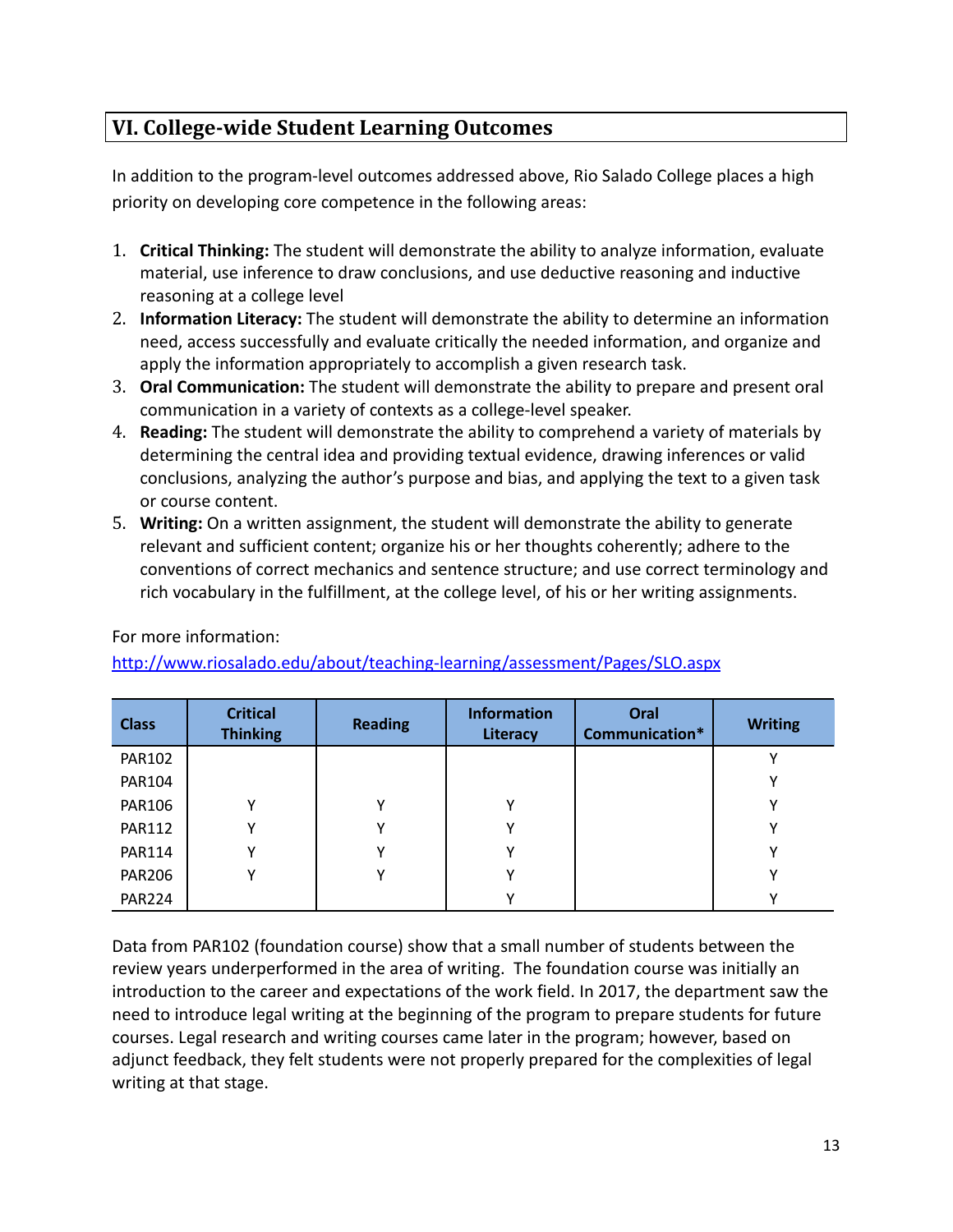The department revised the foundation course and introduced basic legal writing skills in the last three lessons. It was not ideal to pivot the foundations course in such a complex manner; therefore, with the opportunity to re-map the program under guided pathways, two research and writing courses were developed and sequenced immediately after the foundation course.

The foundation course returned to its original competencies and allowed students to slowly build writing skills with a level I and II sequence of research and writing (Legal Research, Analysis, and Writing I and II). This new sequence became effective Fall 2021. The department will evaluate this improvement cycle in the next review.

\*Currently, no courses contain an oral communication dimension. Much of a paralegal's job duties are based on research and writing; however, they can be involved with initial interviews with clients and follow up correspondence via phone, email, and web conferencing. PAR260 is a career preparation course, and one assignment has the student submit a mock interview video. Moving forward, the dimension will be tagged as an oral communication assessment. An assignment will also be added in PAR239 Legal Investigation that will require students to submit an audio or video interview between a paralegal and a client.

|  |  |  | <b>VII. Impact of Co-curricular Programs</b> |  |
|--|--|--|----------------------------------------------|--|
|--|--|--|----------------------------------------------|--|

| <b>Learning Outcome</b>     | <b>All Student</b><br><b>Assignments</b> | <b>Assignments</b><br>at College<br><b>Level</b> | <b>Percent of</b><br><b>Assignments at</b><br><b>College Level</b> | $Co-$<br><b>Curricular</b><br><b>Assignments</b> | $_{\rm CC}$<br><b>Assignments</b><br>at College<br>Level | <b>Percent of</b><br>$_{\rm CC}$<br><b>Assignments</b><br>at College<br><b>Level</b> |
|-----------------------------|------------------------------------------|--------------------------------------------------|--------------------------------------------------------------------|--------------------------------------------------|----------------------------------------------------------|--------------------------------------------------------------------------------------|
| <b>Critical Thinking</b>    | 824                                      | 632                                              | 76.7%                                                              | 107                                              | 87                                                       | 81.3%                                                                                |
| <b>Information Literacy</b> | 574                                      | 398                                              | 69.3%                                                              | 79                                               | 61                                                       | 77.2%                                                                                |
| Oral Communication          |                                          |                                                  |                                                                    |                                                  |                                                          |                                                                                      |
| Reading                     | 570                                      | 394                                              | 69.1%                                                              | 78                                               | 60                                                       | 76.9%                                                                                |
| Writing                     | 17360                                    | 14514                                            | 83.6%                                                              | 2032                                             | 1831                                                     | 90.1%                                                                                |

Students involved in co-curricular activities demonstrate a higher percentage of college level performance when compared to all students. Students involved in co-curricular activities tend to be more motivated in their studies and engagement with the college. Co-curricular activities promote inclusiveness and belonging, which may lead towards intrinsic motivation to excel in their studies.

Honors credit is available for the following paralegal courses:

PAR106 Legal Foundations for Paralegals

PAR206 Paralegal Business Law

PAR208 Introduction to Tort Law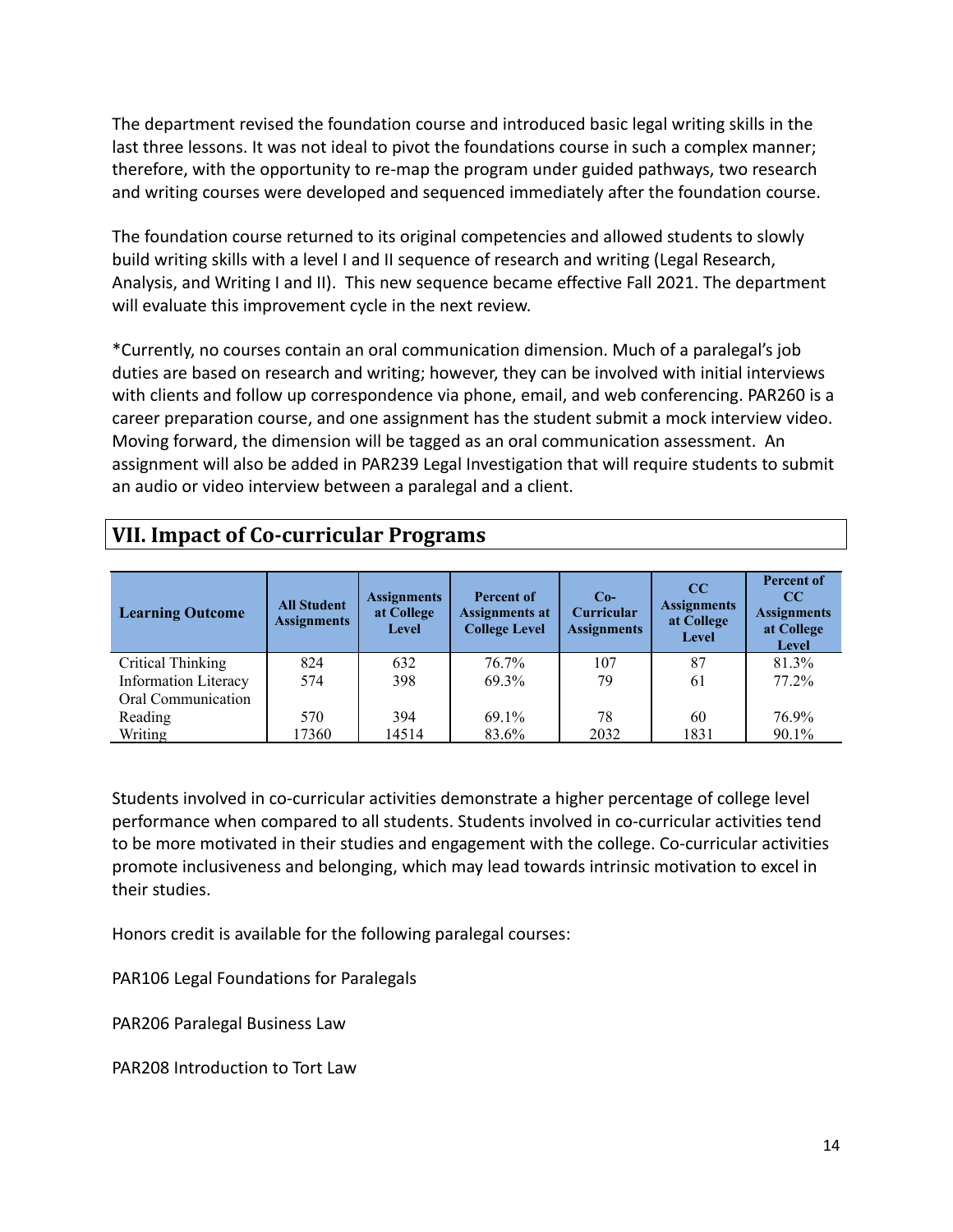PAR224 Law Office Technology for the Paralegal

PAR230 Family Law for the Paralegal

PAR238 Paralegals and Immigration Law

Honors assignments or projects are designed to challenge honors students with more advanced and complex assignments such as creating a presentation slideshow using multimedia sources. A project or assignment should take a student approximately 20 hours of additional work on top of their regular hours dedicated to the course.

## **VIII. Effective Teaching**

Student evaluations are submitted at the conclusion of each course and rate the effectiveness of each instructor. See survey questions and results below.

1. My instructor communicated the course policies and procedures.

2. My instructor communicated his/her expected response time for messages and grading assignments.

3. My instructor responded to messages within the stated time frame.

4. My instructor graded assignments within the stated time frame.

5. My assignment feedback explained why I earned or lost points.

6. My instructor's feedback on assignments helped to increase my understanding of the course content.

7. My instructor provided complete responses to my questions.

|                    |      | Total Surveys = 390 |                |                |                |                |      |  |
|--------------------|------|---------------------|----------------|----------------|----------------|----------------|------|--|
| Course             | Q1   | Q <sub>2</sub>      | Q <sub>3</sub> | Q <sub>4</sub> | Q <sub>5</sub> | Q <sub>6</sub> | Q7   |  |
| <b>PAR102</b>      | 4.63 | 4.67                | 4.26           | 4.18           | 4.22           | 4.09           | 4.24 |  |
| PAR104             | 4.44 | 4.59                | 4.37           | 4.34           | 3.80           | 3.37           | 3.85 |  |
| <b>PAR106</b>      | 4.67 | 4.46                | 4.27           | 3.82           | 4.34           | 4.26           | 4.54 |  |
| <b>PAR112</b>      | 4.82 | 4.82                | 4.50           | 4.37           | 4.20           | 4.14           | 4.46 |  |
| <b>PAR114</b>      | 4.40 | 4.35                | 3.69           | 3.73           | 3.96           | 4.00           | 3.86 |  |
| <b>PAR206</b>      | 4.65 | 4.65                | 4.45           | 4.44           | 4.38           | 4.18           | 4.32 |  |
| <b>PAR208</b>      | 4.57 | 4.74                | 4.20           | 4.38           | 4.31           | 3.96           | 4.09 |  |
| <b>PAR224</b>      | 4.47 | 4.29                | 3.56           | 3.29           | 4.11           | 3.91           | 3.62 |  |
| <b>Grand Total</b> | 4.58 | 4.58                | 4.16           | 4.08           | 4.17           | 4.00           | 4.12 |  |

*Questions rated on a Likert-type scale, range from 1 ("Strongly Disagree") to 5 ("Strongly Agree")*

Based on the survey responses, overall instructors are meeting the expectations to communicate effectively and in a timely manner. If an overall evaluation falls below 4.0 on a 5 point scale, the faculty chair researches the issue and addresses concerns with the adjunct.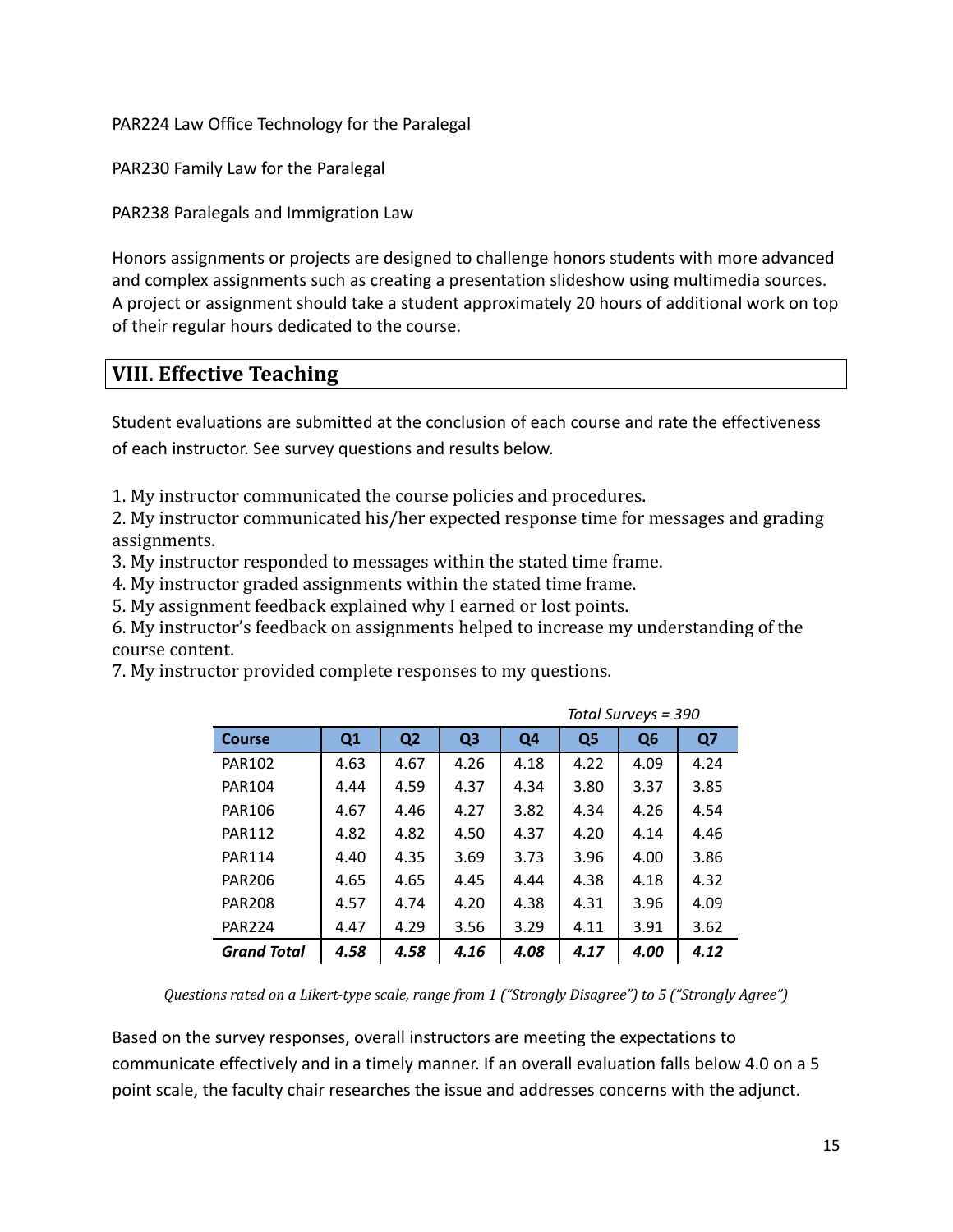It should be noted that two of the adjuncts who routinely taught PAR114 during this review period no longer teach in this program. There is only one adjunct who teaches PAR224 Technology for the Paralegal. The chair identified a gap in performance during the review period and subsequently coached the adjunct about this issue. The chair has monitored, and continues to monitor, this adjunct's performance. Professional development with ALL instructors will encourage persistent improvement in these areas.

In an alumni survey distributed within this review period, alumni were asked, "I was motivated by the instructors in my courses." The mean indicated 3.89 with a standard deviation of 1.02. The "n" was 19. There is opportunity for improvement in this area and the department will continue to provide professional development opportunities in teaching and learning during the academic year. Additional alumni survey data is provided in Section IX below.

Adjunct faculty members are formally evaluated every 3 years to determine the effectiveness of instruction and ensure that proper educational techniques are being followed. The following are the areas that are evaluated:

Effectiveness of Instruction

- 1. Preparation (Familiarity with course materials, policies and procedures, and technologies as well as college resources and services)
- 2. Facilitation (Course management: record keeping, timely response, student retention, problem solving)
- 3. Communication (Interaction and Feedback that is specific, detailed, fair, consistent and supports improvement)
- 4. Content Knowledge:
	- Shows Breadth and Depth to Teach Competencies
	- Sufficient to Teach Competencies
	- Insufficient to Teach Competencies

Evaluations are reviewed by the faculty chair. Any needed corrective action is taken with individual adjunct faculty members.

A formal all faculty meeting and department meetings are held semi-annually to keep adjunct faculty informed of relevant information and new procedures. Communication with adjunct faculty members occurs on a regular and continual basis through the faculty chair.

## **IX. Evaluation of Curriculum**

The Paralegal Advisory committee meets annually to discuss current trends in the industry. The advisory committee consists of practitioners in the industry and community members.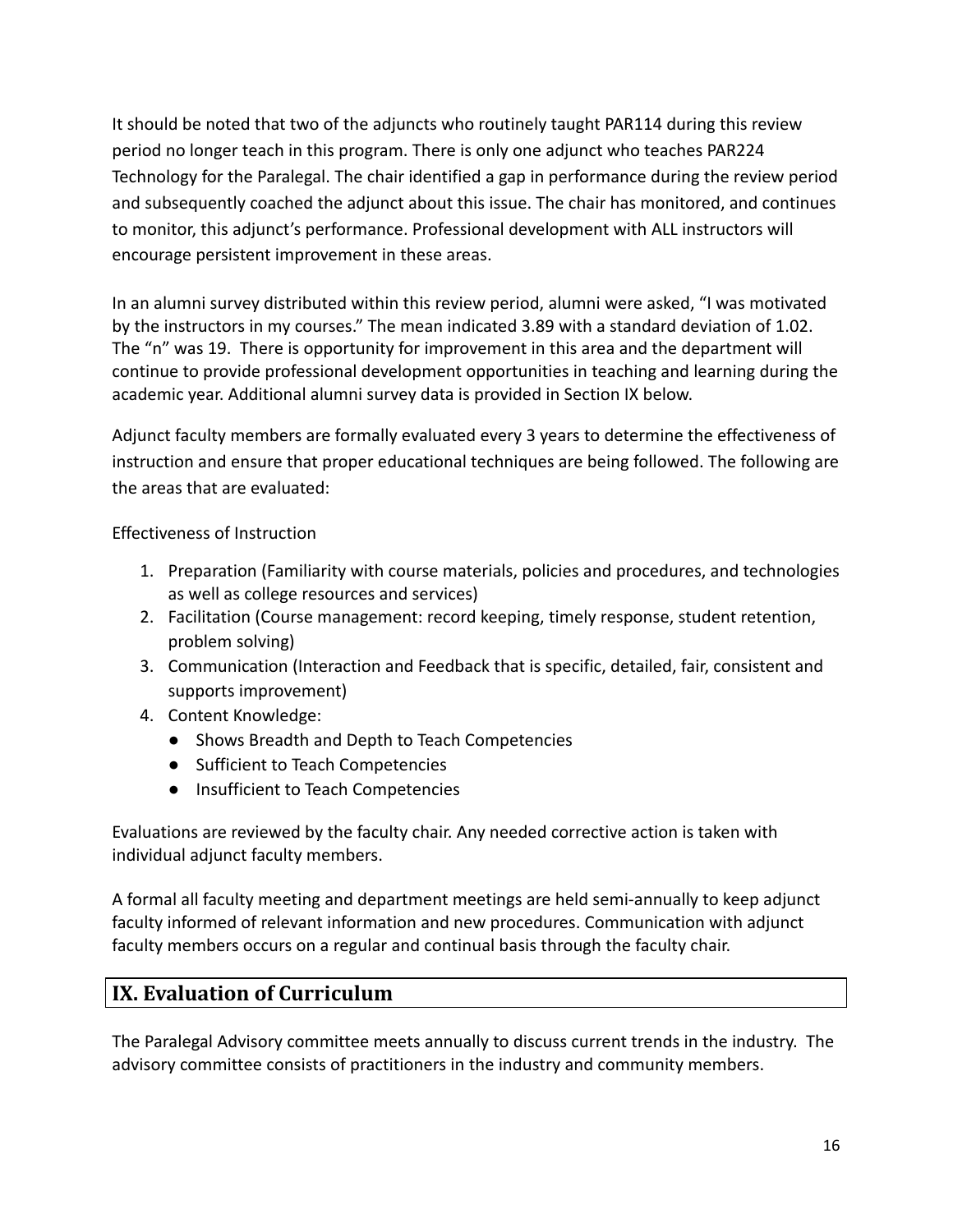Changes are made as the result of information from the Advisory Committee, faculty chair/lead instructor review, and adjunct feedback.

Textbook editions also prompt changes. Originally, the program partnered with Pearson to utilize their customized textbooks to save students money compared to the national title.

We saw that students were trying to save even more money by finding the national title on 3rd party sites but in some cases, they were buying the wrong edition. In these cases, students were unprepared for the first day of class. We also experienced title shortages from the bookstore and again, students were unprepared for the first day of class. To mitigate this issue, we switched to Cengage Unlimited, which is a subscription-based platform. This provides a lower cost to students depending on the subscription model they choose. Content is available via e-textbooks or print. The Unlimited subscription provides the students with more than 20 thousand titles beyond what they need for the paralegal program; i.e. psychology, sociology, etc.

Based on the most recent advisory meeting, there is an opportunity to explore an up and coming practitioner specialist called a Legal Paraprofessional (LP). An LP is a professional with specific education and experience who is licensed to provide legal services in limited practice areas. This professional is often compared to a nurse practitioner in the medical field.

Since this is a new field, the chair will work with the instructional coordinator assigned to workforce development to research the labor market in this area. It is too soon to determine the feasibility of this opportunity.

An alumni survey was conducted during this review to help the department address opportunities to enhance areas of student expectations and meeting career goals. A portion of the survey related to the purpose and mission of the college is included below. Planned actions as a result of this survey are addressed in Section XI of this review Total Surveys = 19

| Question                                                                  | <b>Mean</b> | Std.<br><b>Deviation</b> |
|---------------------------------------------------------------------------|-------------|--------------------------|
| The paralegal courses in the program prepared me for my career<br>goals.  | 3.63        | 1.18                     |
| There was a commitment to academic excellence in my paralegal<br>program. | 4.32        | 0.65                     |
| I was motivated by the material in my courses.                            | 4.21        | 1.00                     |
| I was motivated by the instructors in my courses.                         | 3.89        | 1.02                     |
| The design of the program provided the flexibility and access to          | 4.68        | 0.57                     |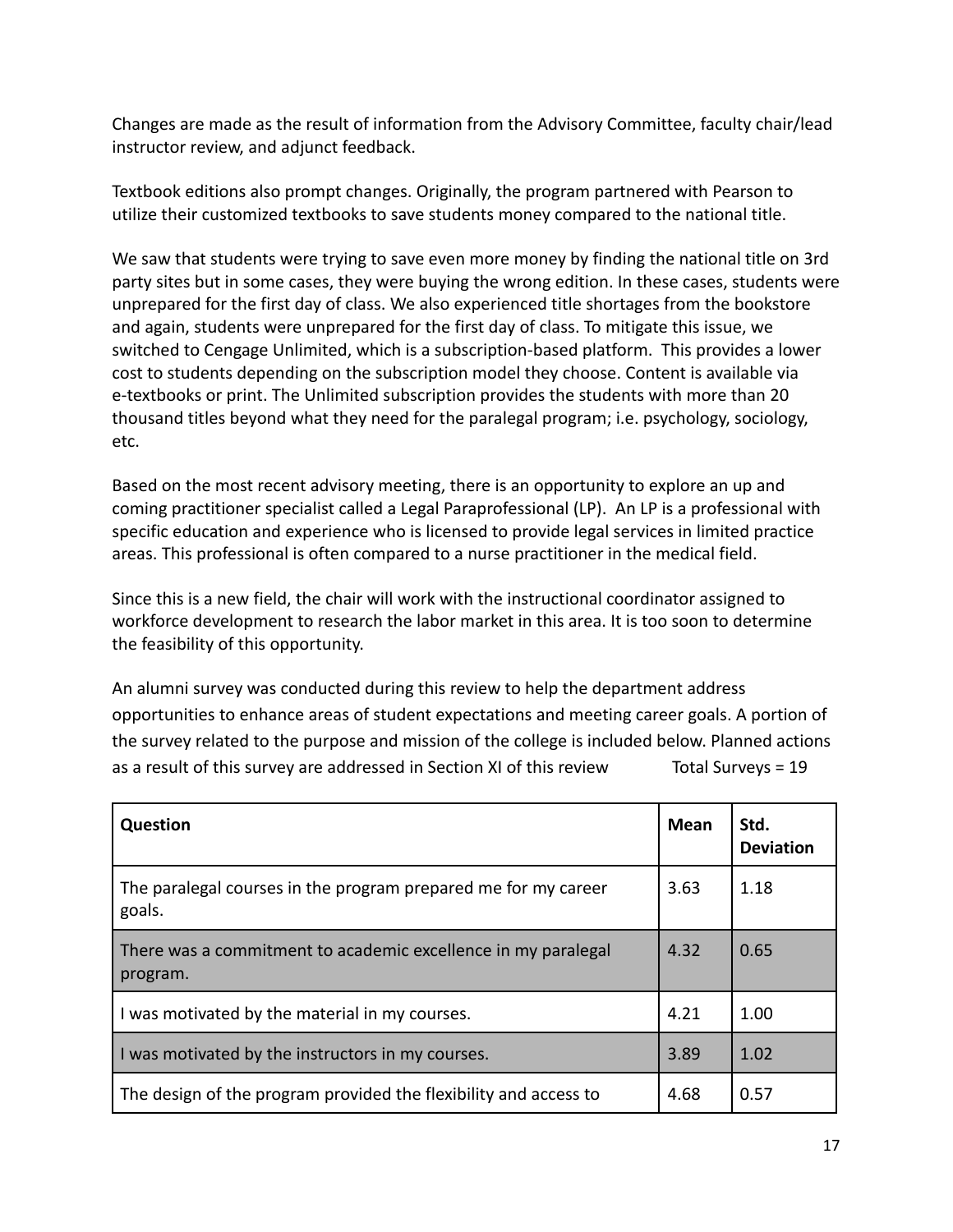| complete my coursework and maintain my lifestyle.                                                           |      |      |
|-------------------------------------------------------------------------------------------------------------|------|------|
| I would recommend the paralegal program to others looking to enter<br>or advance in the legal field.        | 4.16 | 0.87 |
| My degree and/or certificate from this program has or will increase<br>my marketability as an employee.     | 3.32 | 1.34 |
| I am or will earn a greater wage working in the legal field as a result of<br>my education in this program. | 3.05 | 1.47 |
| The paralegal program adequately covered the skills and knowledge<br>required to work in the legal field.   | 3.63 | 1.18 |
| The paralegal program provided me with a comprehensive and<br>cohesive legal education.                     | 4.00 | 1.03 |

*Questions rated on a Likert-type scale, range from 1 ("Strongly Disagree") to 5 ("Strongly Agree")*

The full survey can be found [here](https://maricopacx.az1.qualtrics.com/results/public/bWFyaWNvcGFjeC1VUl81aHd4cU1TRkxoY2t5eTItNjEwYWIwZDY0MWJiYTUwMDExMTdiZDJj#/pages/Page_6dcc67cf-803d-4ce3-a3d0-217497dc39ac).

### **X. Program Resources**

The chair contracts a lead instructor for 10 hours a week to assist with inquiries related to the legal profession. The lead is also the internship coordinator and assists with overseeing the development/revision of courses.

Currently, Library Services oversees the budget and account for WestLawNext (WLN). WLN is a legal database that is used in the program. During the 2019/2020 AY, the course sequence was modified placing the emphasis on research early on in the program. This created an increase in the number of users. If enrollment grows, the library will not be able to sustain the budget of this database. As of this report, the users are manageable but that requires constant monitoring of students who need access.

Students have access to counseling services and disability resources and services (DRS); there are no specific tutors for the program.

Adjuncts direct students to DRS if the student discloses a condition that could qualify for accommodations. Additionally, if a student is struggling with issues outside of the classroom affecting their academic performance, adjuncts encourage the student to reach out to counseling. They make it a point to provide the student with a phone number or email address, not just say, "contact counseling."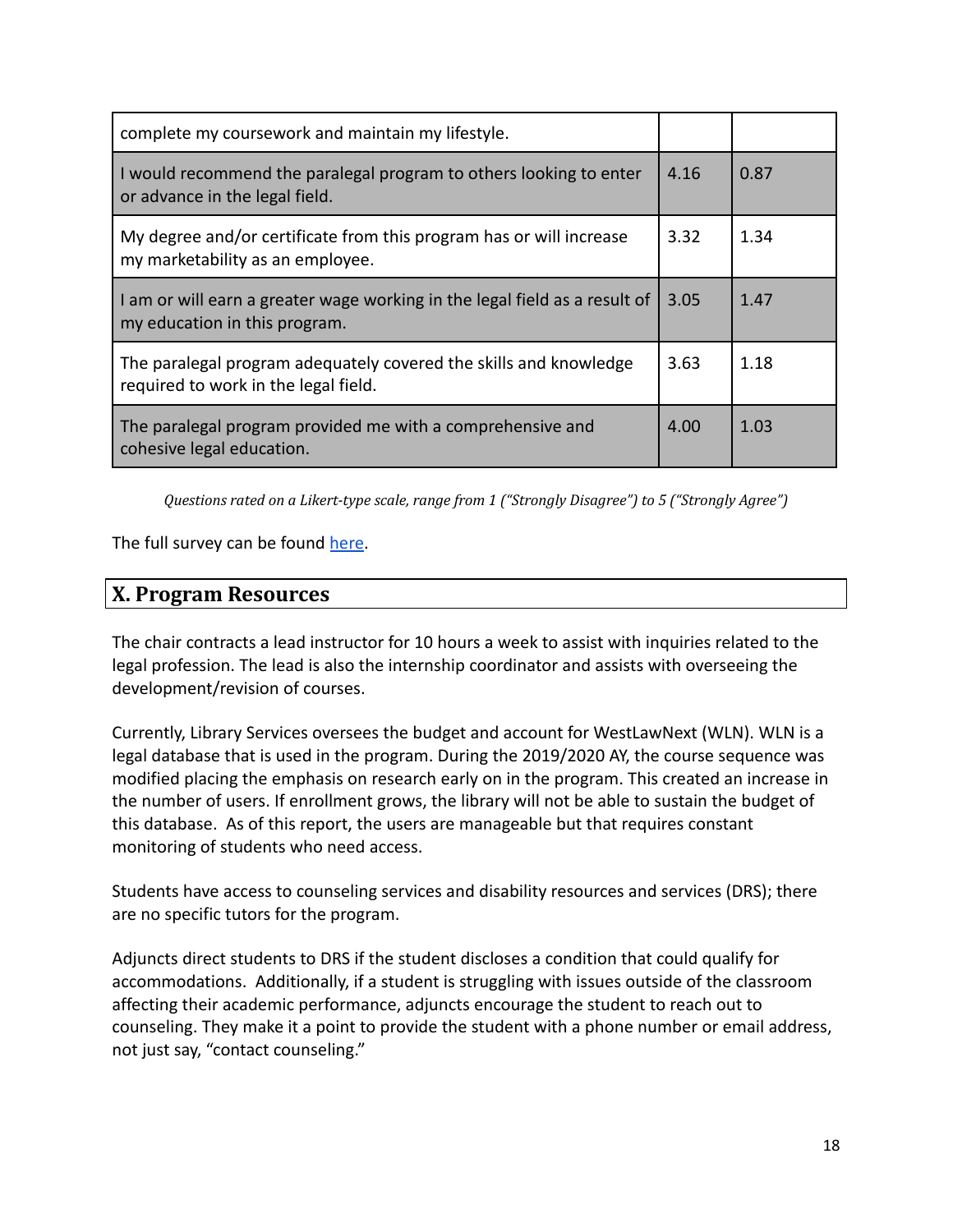## **XI. Program Recommendations, Decisions, and Action Plans**

#### **a. Program Best Practices**

It may be too early to tell, but the Cengage Unlimited platform seems promising to provide students with access to textbooks on the first day of class. If more departments, specifically in general education areas find value in this platform, this could save students more money.

### **b. Program Viability**

### **Job Outlook**

Employment of paralegals and legal assistants is projected to grow 10 percent from 2019 to 2029, much faster than the average for all occupations. (Source: <https://www.bls.gov>)

#### **Job Prospects**

Due to the rise of electronic discovery, formally trained paralegals with strong computer and database management skills should have the best job prospects (Source: [https://www.bls.gov\)](https://www.bls.gov).

#### **Pay**

The median annual wage for paralegals and legal assistants was \$51,740 in May 2019. The median wage is the wage at which half the workers in an occupation earned more than that amount and half earned less. The lowest 10 percent earned less than \$32,160, and the highest 10 percent earned more than \$82,500.

In May 2019, the median annual wages for paralegals and legal assistants in the top industries in which they worked were as follows:

| Federal government                                         | \$67,080 |
|------------------------------------------------------------|----------|
| Finance and insurance                                      | 64,190   |
| Local government, excluding education and hospitals 51,030 |          |
| Legal services                                             | 49,630   |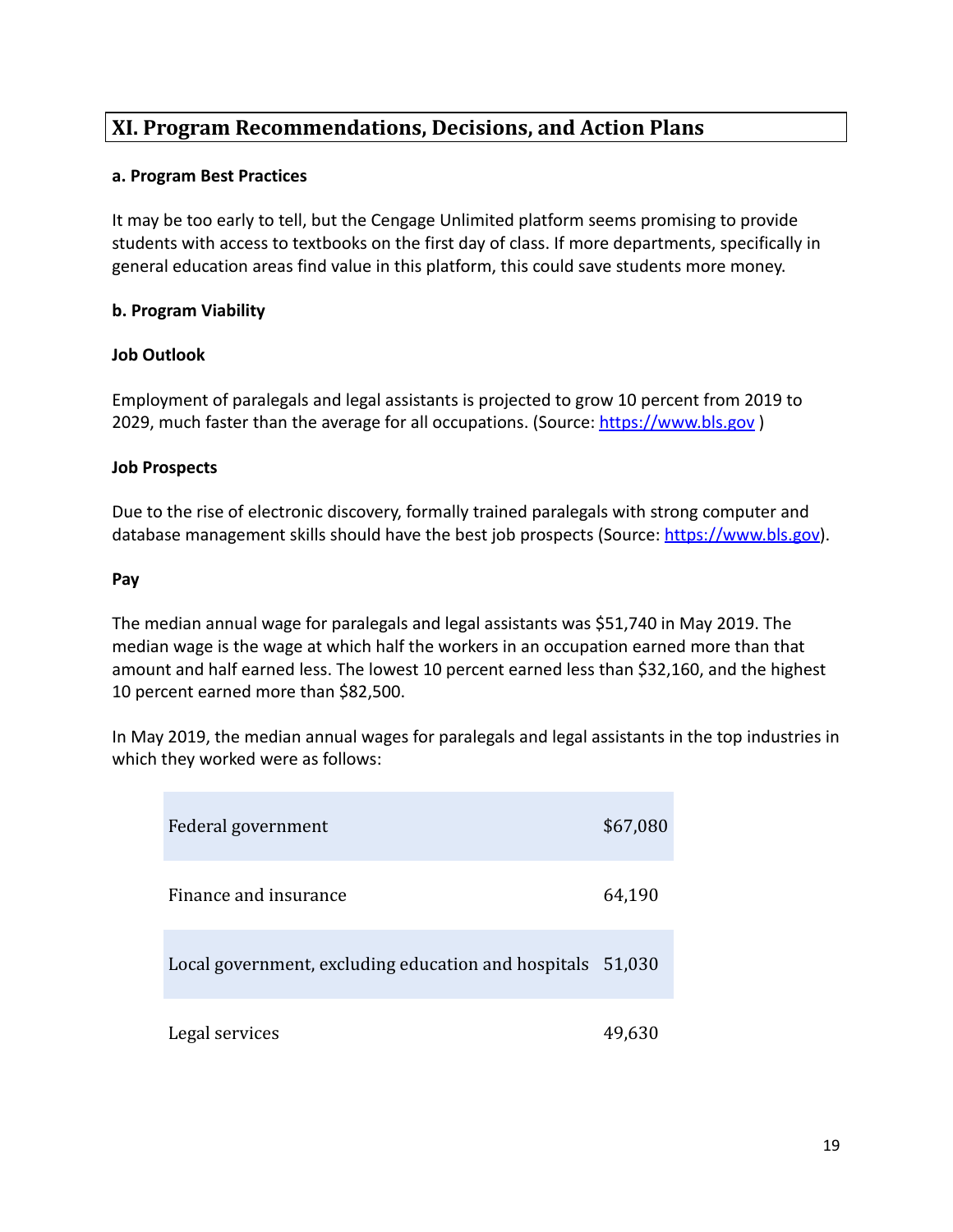Most paralegals and legal assistants work full time. Some may work more than 40 hours per week in order to meet deadlines (Source: <https://www.bls.gov>).

| <b>NAICS Code</b> | <b>Description</b>                                               | <b>United States</b> | <b>Arizona</b> |
|-------------------|------------------------------------------------------------------|----------------------|----------------|
| 541110            | Offices of Lawyers                                               | 7%                   | 3%             |
| 901199            | Federal Government,<br>Civilian, Excluding Postal<br>Service     | 7%                   | 8%             |
| 541191            | Title Abstract and<br>Settlement Offices                         | $5\%$                | 1%             |
| 903999            | Local Government,<br><b>Excluding Education and</b><br>Hospitals | 4%                   | 2%             |
| 902999            | State Government,<br><b>Excluding Education and</b><br>Hospitals | $-1%$                | $-5%$          |
|                   | <b>Total</b>                                                     | 7%                   | 3%             |

### **Top Industries % change (2018 vs 2019) United States vs Arizona**

Source: <https://login.economicmodeling.com/login/login.php>

#### **Projections for Employment**

In Arizona, the number of Paralegals and Legal Assistants is expected to grow at a faster rate than the overall average for all occupations (17%). Jobs for Paralegals and Legal Assistant are expected to grow by 24%, or 1,782 jobs between 2018-2028.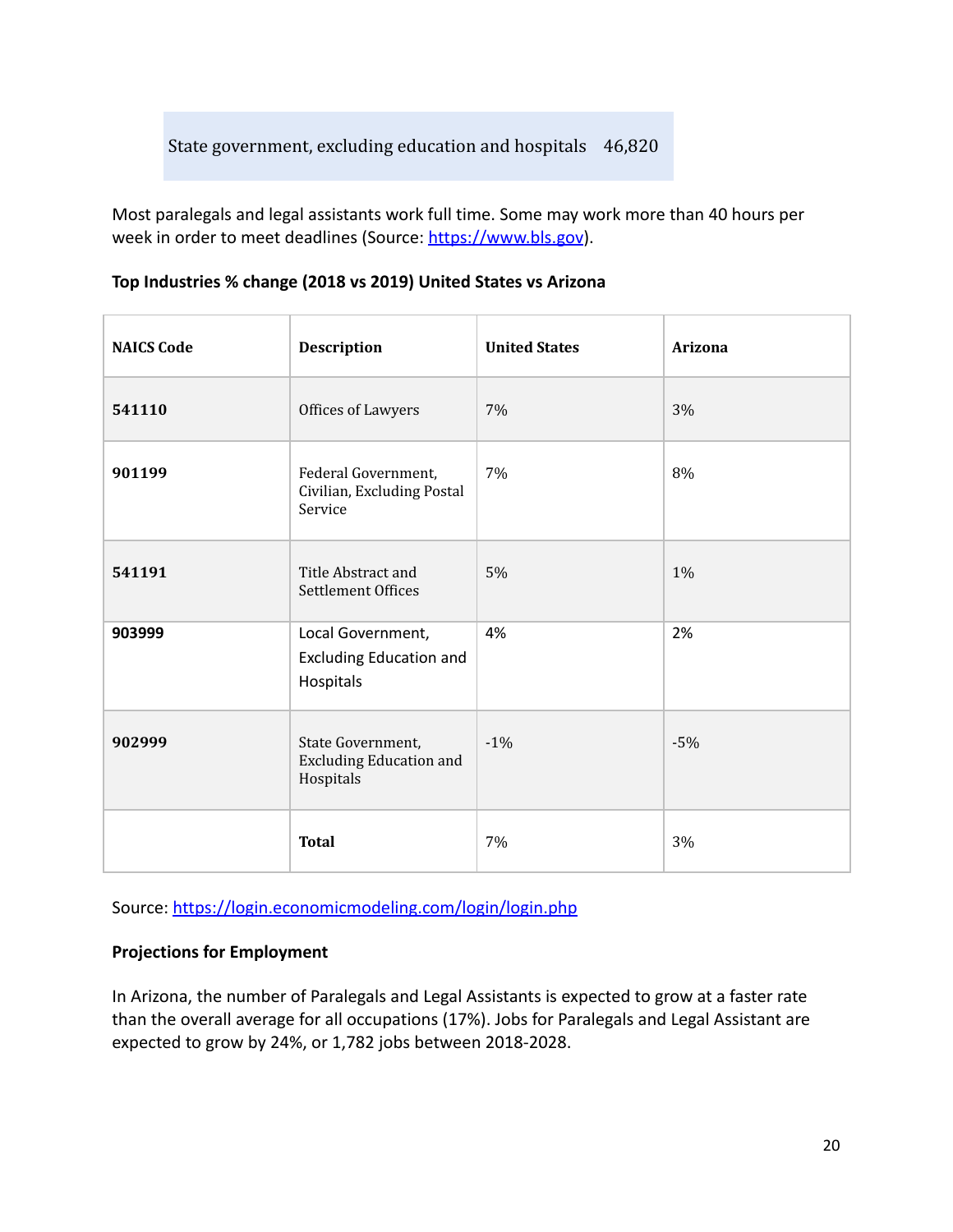| <b>Estimated Employment and Projected Growth</b>          |            |            |                |         |                 |
|-----------------------------------------------------------|------------|------------|----------------|---------|-----------------|
| Paralegals and Legal Assistants                           |            |            |                |         |                 |
| Geographic Area                                           | Estimated  | Projected  | <b>Numeric</b> | Percent | $Job*$          |
| (Estimated Year-Projected Year)                           | Employment | Employment | Change         | Change  | <b>Openings</b> |
|                                                           |            |            |                |         |                 |
| Arizona                                                   |            |            |                |         |                 |
| $(2018 - 2028)$                                           | 7.485      | 9,267      | 1,782          | 24%     | 10,642          |
| * Includes due to separation, due to transfers and growth |            |            |                |         |                 |

The median wage in 2020 for Paralegals and Legal Assistants\* in Arizona is \$50,212 annually which is below the median compensation for Paralegals and Legal Assistants in the United States is \$51,730, or \$24.14 hourly. The median is the point at which half of the workers earn more and half earn less.

| 2019 Occupational Employment and Wages  |            |             |                                     |       |
|-----------------------------------------|------------|-------------|-------------------------------------|-------|
|                                         | Employment | <b>Mean</b> | <b>Median</b>                       | Entry |
| Arizona-Paralegals and Legal Assistants | 7.210      |             | \$50,937.00 \$50,212.00 \$31,722.00 |       |

Source: [Employment](https://www.azcommerce.com/oeo/labor-market/employment-projections/#content-block-1) Projections - Labor Market

The chair has consulted with the Dean of Instruction and Partnerships about exploring the Legal Paraprofessional (LP) industry credential.

### **c. Action Plans**

We will continue to monitor the effectiveness of our current pathway mapping. Things to consider from these changes:

- Will retention and persistence rates change with the new PAR101 Foundations course?
	- Report on the next program review
	- Also factor in enhanced retention strategies with professional development
- Will students be better prepared for research and writing by placing this earlier in the course sequence?
	- Report on the next program review
	- Also factor in enhanced retention strategies with professional development
- Are students satisfied with the Cengage subscription model, why or why not?
	- Include this question in the next alumni survey
	- Target date 2023 or 2024 (current survey to go out mid-May 2021)

Based on results of the alumni survey, the department will focus efforts to enhance the student learning experience through communication and feedback. Additionally, the department will explore strategies to increase participation in internships as firms and offices begin to open up post-COVID. Students have expressed an interest in internships; however, it has been